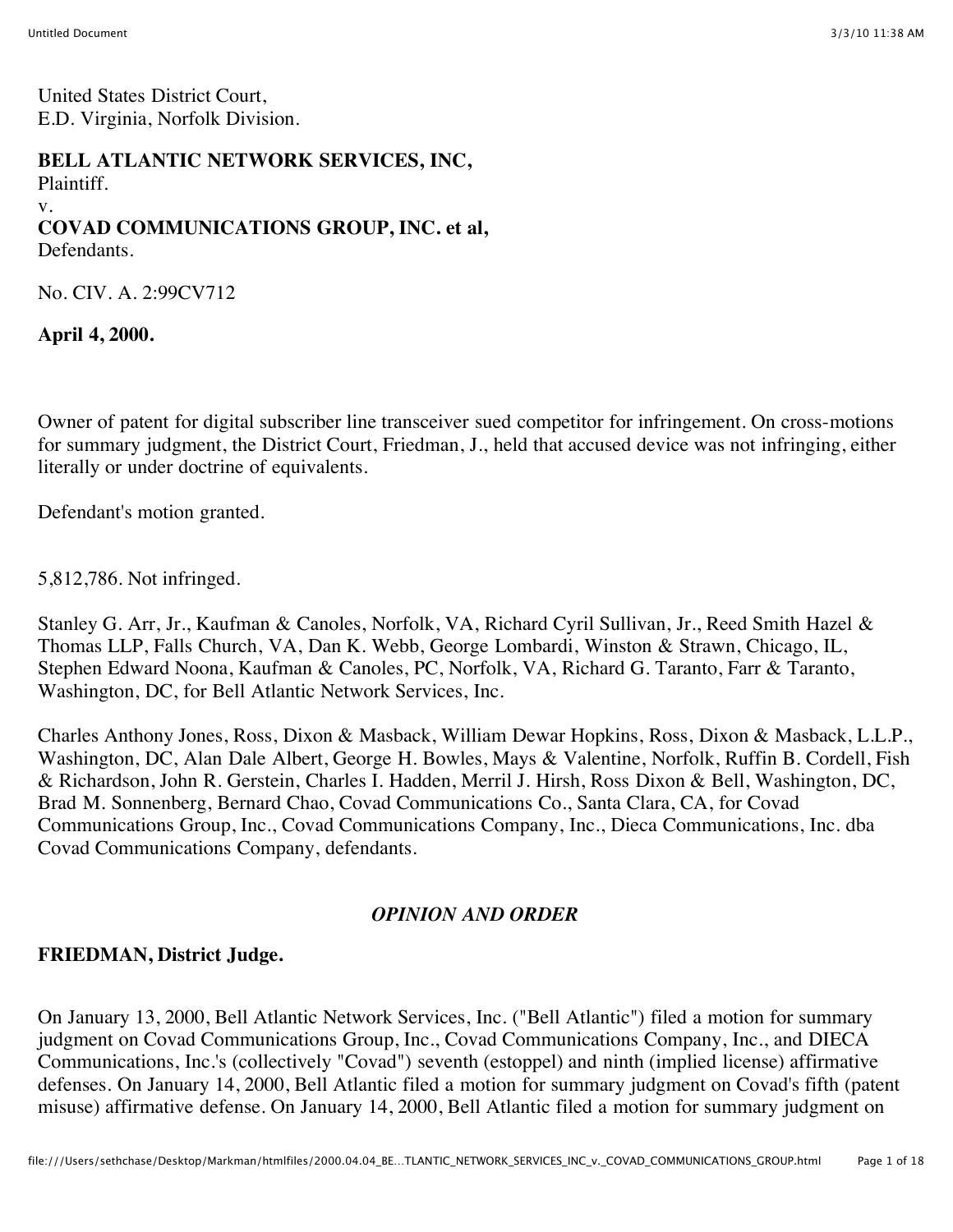Covad's eighth (Telecommunications Act) affirmative defense. On January 20, 2000, Covad filed a motion for summary judgment of noninfringement of claims 1, 5, 7, 8, 9, and 21 of the '786 patent. On January 27, 2000, Covad filed a motion for summary judgment on its eighth (Telecommunications Act) affirmative defense. A hearing was held on these motions on February 11, 2000. On February 18, 2000, the Court sent a letter to the parties as a courtesy to inform them of the Court's decision to grant Covad's motion for summary judgment of noninfringement. On February 25, 2000, Bell Atlantic filed a motion for leave to file a supplemental memorandum establishing that Covad's own experts reject and contradict Covad's key noninfringement argument. For the reasons set forth below, Covad's motion for summary judgment of noninfringment is **GRANTED.** The remaining motions for summary judgment are moot in light of the Court's ruling on Covad's motion for summary judgment of noninfringement. Accordingly, these motions need not be addressed by the Court. Bell Atlantic's motion for leave to file a supplemental memorandum is **DENIED.**

# *Factual and Procedural Background*

# *I. The Lawsuit*

[1] Bell Atlantic filed its application for U.S. Patent No. 5,812,786 ("the '786 patent") with the United States Patent and Trademark Office ("PTO") on June 21, 1995. The patent is entitled "Variable Rate and Variable Mode Transmission System," and describes asymmetrical digital subscriber line interface units operating at variable rates and in variable modes (ADSL/AVR) over a local loop. The PTO allowed the claims in the '786 patent on October 15, 1997. The patent was issued on September 22, 1998. Specifically, the '786 patent contains two independent claims at issue in this case FN1: claim 1 and claim 21.

FN1. It is well established that where independent claims are not infringed, there can be no infringement of the dependent claims. *See* Wahpeton Canvas Co., Inc. v. Frontier, Inc., 870 F.2d 1546, 1553 (Fed.Cir.1989) ("It is axiomatic that dependent claims cannot be found infringed unless the claims from which they depend have been found to have been infringed."). Therefore, the Court need only address the independent claims at issue in order to resolve this case completely.

Independent claim 1 recites the following:

A transmission system for variably transmitting information data in a plurality of different modes over a network, said transmission system comprising:

a first transceiver, connected to a first end of a subscriber loop, for selectively operating in one of said plurality of different modes, said first transceiver transmitting or receiving signals, at a first transmission rate, on a first channel, and transmitting or receiving signals, at a second transmission rate, on a second channel, in each of said plurality of different modes;

a second transceiver, connected to said first transceiver via said subscriber loop, for selectively operating in one of said plurality of different modes, said second transceiver transmitting or receiving said first channel signals at said first transmission rate on said first channel and transmitting or receiving said second channel signals at said second transmission rate on said second channel; and

a controller connected to said first transceiver for selectively changing said first and second transmission rates.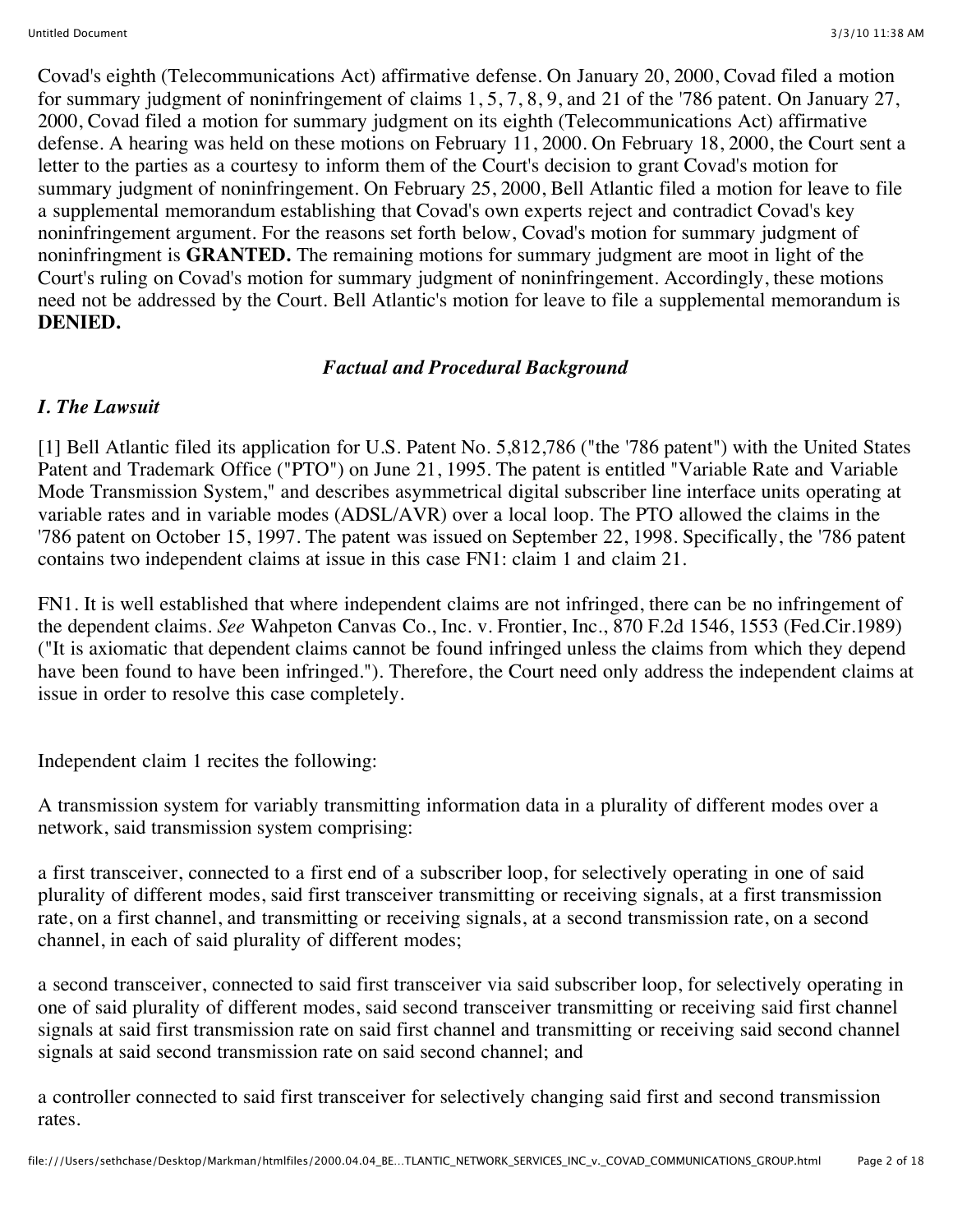Col. 17, ll. 5-23.

Independent claim 21 states the following:

An ADSL/AVR transmission system for variably transmitting information data over a plurality of channels, comprising:

a first ADSL/AVR transceiver for transmitting or receiving signals at a first transmission rate on a first channel, and transmitting or receiving signals at a second transmission rate on a second channel;

a second ADSL/AVR transceiver for transmitting or receiving signals at said first transmission rate on said first channel and transmitting or receiving said second channel signals at said second transmission rate on said second channel; and

a subscriber loop for connecting said first and second ADSL/AVR transceivers together; wherein

each of said first and second ADSL/AVR transceivers includes a controller for selectively changing the transmission rates on said first and second channels.

Col. 19, ll. 27-44.

The Telecommunications Act of 1996, Pub.L. No. 104-104, 110 Stat. 56, requires companies such as Bell Atlantic ("incumbent local exchange carriers" or "ILECs") to provide access to their network to any competitive local exchange carrier ("CLEC"). Pursuant to this statute, Bell Atlantic and Covad, a CLEC that provides digital subscriber line ("DSL") services, have negotiated a series of "interconnection" agreements, on a state-by-state basis, affording Covad access to Bell Atlantic's network and allowing it to collocate equipment in Bell Atlantic's central offices. Bell Atlantic offers its "InfoSpeed DSL" service in Northern Virginia and elsewhere throughout the Mid-Atlantic and Northeastern states. *See* Complaint, at para. 11. Covad did not even come into existence until 1996, and it did not begin to offer commercial services until December 1997, well after the application had been filed for what would become the '786 patent.

In May of 1999, eight months after the '786 patent issued, and two weeks after Covad filed an antitrust action alleging that Bell Atlantic is seeking to monopolize the markets related to DSL services,FN2 Bell Atlantic brought this action to enforce its patent against Covad. Having originally identified three of the 26 patent claims as infringed by Covad (claims 1, 5, and 7), Bell Atlantic subsequently asserted infringement of three additional claims (claims 8, 9, and 21). Bell Atlantic asserts that Covad currently offers the Telespeed(R) and Telesurfer <sup>SM</sup> DSL services FN3 in direct competition with Bell Atlantic's DSL services in Northern Virginia and elsewhere in the United States. *See* Complaint, at para. 13. Covad has made no effort to obtain a license for the '786 patent and is not presently licensed under the patent. *See* id. In essence, this dispute centers around Bell Atlantic's assertion that Covad's DSL service infringes on Bell Atlantic's '786 patent. If the Court interprets the disputed claim terms as argued by Covad in its motion for summary judgment of noninfringement, the ultimate conclusion would be that Covad's DSL services employ technology that is different from, and, therefore, not covered by Bell Atlantic's '786 patent. As a result, no infringement could occur since Covad is utilizing technology that is beyond the scope of Bell Atlantic's "right to exclude" as defined by, and limited to the claims in the '786 patent.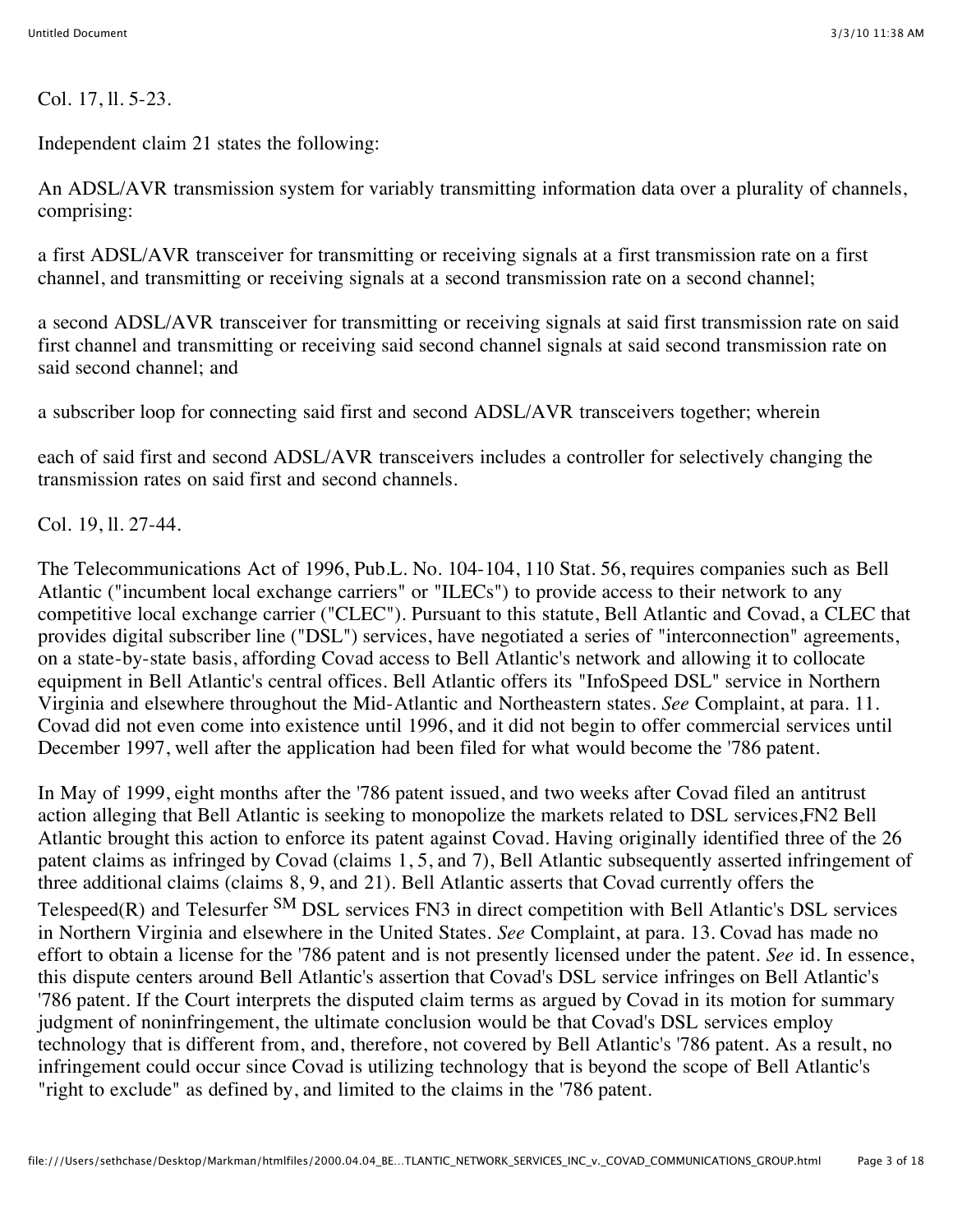FN2. *See Covad Communications Co. v. Bell Atlantic Corp.,* No. 1:99 cv01046 (D.D.C. filed April 28, 1999).

FN3. The accused DSL circuitry contains transceiver chipsets that are assembled into elements known as "linecards." Linecards are circuit boards that plug into a mounting rack to cooperate with other system elements to manage the DSL functions. The majority of the accused system is implemented with SDSL linecards, while the remainder is implemented through ADSL linecards. Therefore, an analysis of the disputed claim terms requires an examination of both ADSL and SDSL linecards in light of the properly construed claims.

# *II. The Technology* FN4

FN4. While the majority of the background information with regard to the technology is taken from Covad's brief in support of the motion for summary judgment of noninfringement, Bell Atlantic stated at the hearing on February 11, 2000, that this information accurately described the technology at issue.

Bell Atlantic and Covad operate high speed data networks by using "digital subscriber line" ("DSL") technology.FN5 The DSL system consists of two high speed modems located at each end of a conventional telephone line, one DSL modem at the telephone company's end, and one at the customer's end. At the telephone company's end, a "DSLAM" ("digital subscriber line access multiplexer") manages the flow of data to and from the DSL modem. The DSL modem at the telephone company's end is usually contained within a circuit card that fits into the DSLAM. The actual circuitry responsible for transmitting and receiving data over the telephone line is a "transceiver." The DSL modem at the customer's end is known as a "CPE" ("customer premise equipment"). In DSL, as in other forms of modem communication, transmission rates are measured in kilo-bits per second ("Kbps") or mega-bits per second ("Mbps").

FN5. DSL services provides high-speed access to the Internet over traditional copper-wire telephone lines. While traditional modems offer access speeds of only up to 56 Kbps, DSL services can provide online connections of up to 6 Mbps, roughly 100 times faster. Moreover, unlike users with traditional modems, users of DSL services can continue to make and receive ordinary voice telephone calls while connected, via the same phone line, to the Internet. *See* Complaint, at para. 8.

Common residential telephone service is known as "POTS" ("Plain Old Telephone Service"). POTS is carried over twisted pair copper wires between the telephone company's central office and the customer's home. The sound of the caller's voice is transmitted over the twisted pair. POTS occupies only a small portion of the total capacity of the twisted pair, and additional communications can be carried on the same wire by using a technique known as "frequency division multiplexing." FN6 The total spectrum is divided into numerous channels, and "bandwith" refers to the amount of frequency band allocated to a particular channel.

FN6. Bell Atlantic refers in its brief to two other methods for separating two flows of information: time separation and echo cancellation. *See* Bell Atlantic's Brief, at 4.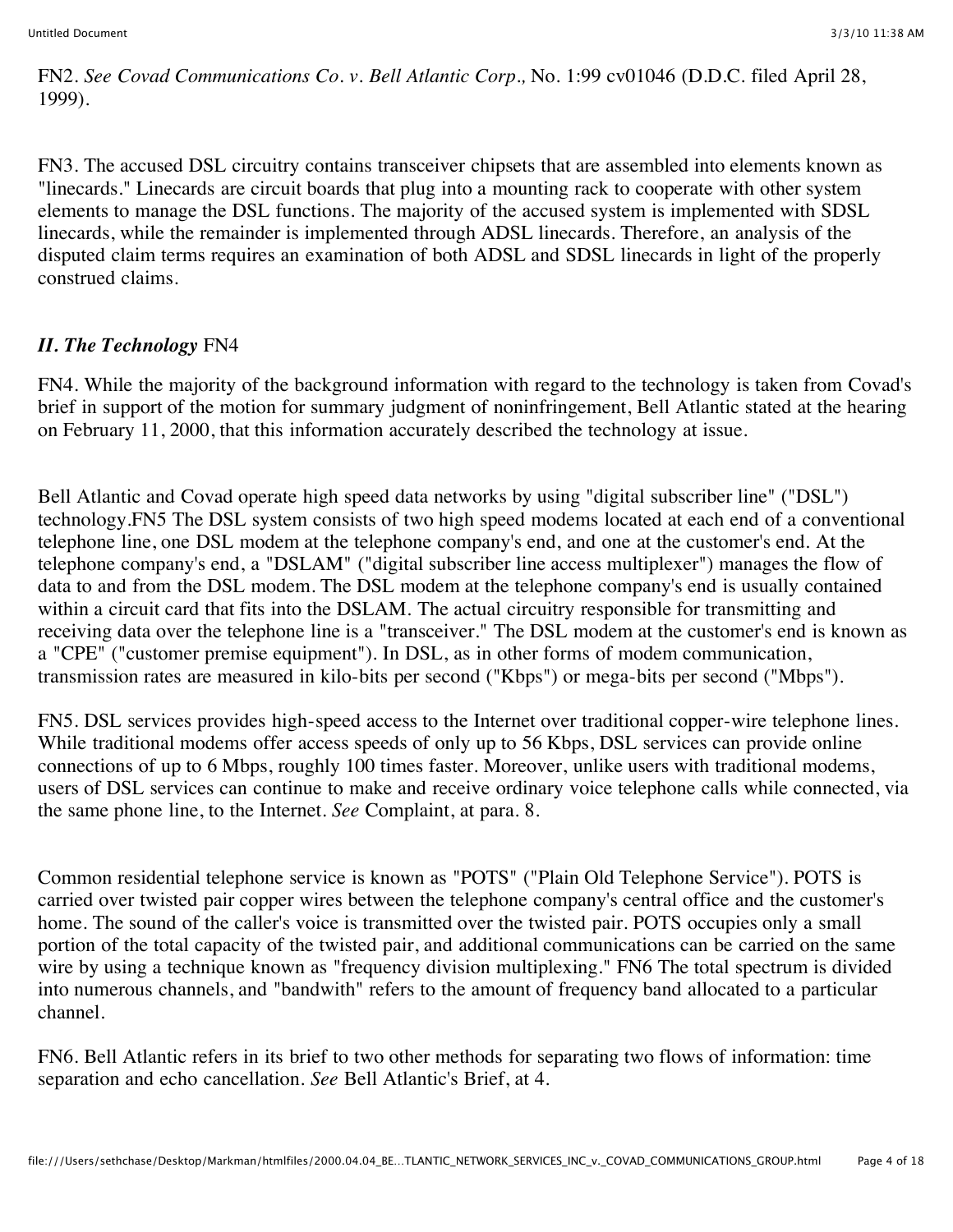Figure 4 of the '786 patent illustrates how prior art telephone lines have been divided into channels using frequency division multiplexing. *See* Fig. 4 (attached). At the low end of the frequency spectrum, the POTS channel or an ISDN circuit is given about four kilohertz (4KHz) of the available spectrum. This two-way channel is labeled as channel 302. *See* col. 8, ll. 44-46. Above that, the "upstream" channel, defined as the channel carrying communications from the customer to the phone company, is assigned the frequency range from 83 KHz to about 98 KHz. This upstream channel is labeled as control channel 304. *See* col. 8, ll. 47- 48. The "downstream" data channel, defined as the channel carrying communications from the phone company to the customer, is assigned the frequency range from about 100 to 500 KHz. This downstream channel is labeled as data channel 306. *See* col. 8, ll. 57-63.

The bandwith allocations illustrated in Figure 4 of the '786 patent are those used in asymmetric digital subscriber line ("ADSL") prior art technology. The term "asymmetric" comes from the fact that the upstream channel bandwith is smaller than the downstream channel bandwith. High-bit-rate digital subscriber line ("HDSL") technology is prior art technology used to transport high speed data over two twisted pair communication lines. Single-pair high-bit-rate digital subscriber line ("SDSL") technology is a subset of HDSL technology that uses one twisted pair instead of two. HDSL and SDSL technology define the entire frequency spectrum of a communication line as a single channel.

The alleged innovation behind the '786 patent is the concept that communications capacity may be shifted back and forth between channels to suit user needs. User needs are defined in terms of whether more data capacity is required in the upstream or downstream channels. Bell Atlantic describes the invention of the '786 patent as relating "to a transmission system for efficiently, selectively, and interactively transmitting video and other information over a subscriber loop of a public switched telephone network (PSTN), at a variable transmission rate." *See* July Amendment, at 11. Bell Atlantic observes that "variable rate transmission is achieved by providing an asymmetrical digital subscriber line (ADSL) interface with an adjustable variable rate (AVR) functionality at both ends of the subscriber loop." Id. When obtaining large files from a central repository such as a video-on-demand outlet, a user would like more communications in the downstream channel than in the upstream channel so that the video can be captured more quickly. *See* col. 12, ll. 3-9. When exchanging large amounts of data in both directions for applications like video conferencing, it is more efficient for the user to shift some of the communications capacity from the downstream channel to the upstream channel to allow equal capacity in both directions. *See* col. 12, ll. 10- 20. This shifting of capacity is accomplished by adjusting the frequency range assigned to each channel.

In contrast, because SDSL technology does not have unidirectional channels, it is impossible to shift capacity between directions. There is only one channel and one rate, and, as a result, the traffic in one direction is always the same as the traffic in the other direction. SDSL circuits and other bi-directional communications devices are designed according to the same constraints: the data rate in a bi-directional channel is always the same in each direction and is not independently controlled. Further, in a bi-directional channel, the flow of information must always be in opposite directions. As SDSL circuits have only one channel, it is not possible to take bandwith from one channel and shift it to another.

#### *Analysis*

#### *I. Standard of Review*

In patent cases, as well as in all other cases, summary judgment is appropriate when it is apparent from the entire record, viewed in light most favorable to the non-moving party, that there are no genuine disputes of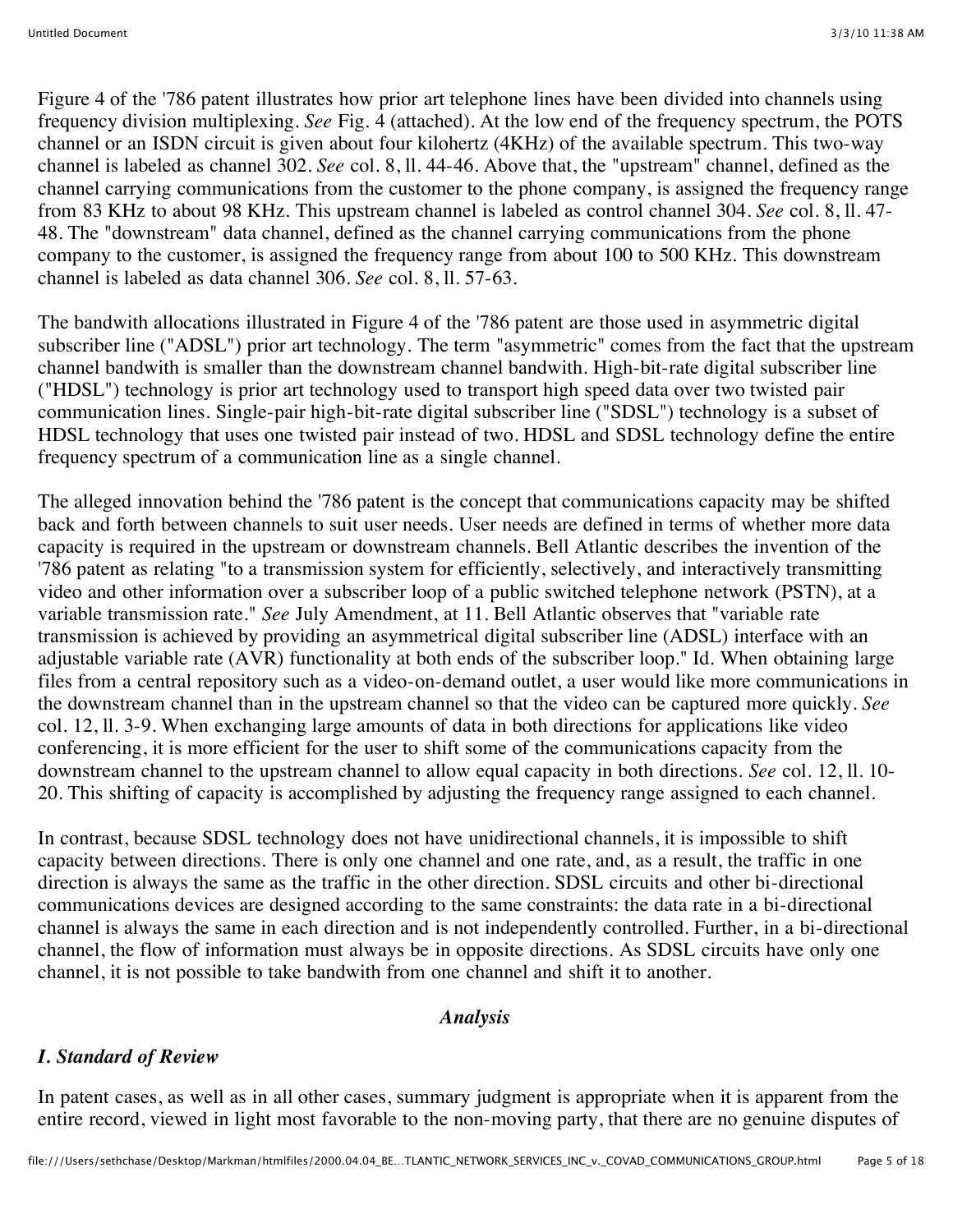material fact. *See, e.g.,* Clark v. Alexander, 85 F.3d 146, 150 (4th Cir.1996); *see also* Celotex Corp. v. Catrett, 477 U.S. 317, 322-24, 106 S.Ct. 2548, 91 L.Ed.2d 265 (1986); United States v. Diebold, 369 U.S. 654, 655, 82 S.Ct. 993, 8 L.Ed.2d 176 (1962). When a court declines to grant summary judgment, sufficient evidence must exist favoring the nonmoving party which would allow a reasonable jury to return a verdict for that party. *See* Anderson v. Liberty Lobby, Inc., 477 U.S. 242, 250, 106 S.Ct. 2505, 91 L.Ed.2d 202 (1986).

A properly supported motion for summary judgment may not be defeated by "the mere existence of some alleged factual dispute between the parties." Id. at 247-48, 106 S.Ct. 2505. The requirement is that there are no genuine issues of material fact. *See id.* Entry of summary judgment is mandated "against a party who fails to make a sufficient showing to establish the existence of an element essential to that party's case, and on which that party will bear the burden of proof at trial." Celotex, 477 U.S. at 322, 106 S.Ct. 2548. Although an infringement analysis usually involves both questions of fact and issues of law, summary judgment of noninfringement may still be proper. *See* Nike, Inc. v. Wolverine World Wide, Inc., 43 F.3d 644, 646 (Fed.Cir.1994); Chemical Eng'g Corp. v. Essef Indus., Inc., 795 F.2d 1565, 1571 (Fed.Cir.1986). A good faith dispute about the meaning and scope of asserted claims does not, in and of itself, create a genuine dispute to preclude summary judgment in patent cases. *See* Lantech, Inc. v. Keip Mach. Co., 32 F.3d 542, 546 (Fed.Cir.1994).

#### *II. Covad's Motion for Summary Judgment of Noninfringement of Claims 1, 5, 7, 8, 9, and 21 of the '786* Patent

[2] [3] [4] [5] Claim construction is a matter of law for the court to decide. *See* Markman v. Westview Instruments, Inc., 52 F.3d 967, 979 (Fed.Cir.1995) ( *en banc* ), *aff'd,* 517 U.S. 370, 116 S.Ct. 1384, 134 L.Ed.2d 577 (1996). Claims are construed from the perspective of a person of ordinary skill in the art at the time of the invention. Id. at 986. Determination of infringement is a two-part analytic procedure, whereby the claims are first construed as a matter of law, and then the claims are applied to the accused device, a question of fact. *See* EMI Group North America, Inc. v. Intel Corp., 157 F.3d 887, 891 (Fed.Cir.1998); Multiform Desiccants, Inc. v. Medzam, Ltd., 133 F.3d 1473, 1476 (Fed.Cir.1998). Factual questions of infringement are often resolved by the court's construction of the claims. *See* Markman, 52 F.3d at 989 (Mayer, J., concurring) ("to decide what the claims mean is nearly always to decide the case"). "Where the parties do not dispute any relevant facts regarding the accused product, ... but disagree over possible claim interpretations, the question of literal infringement collapses into [one of] claim construction and is amenable to summary judgment." General Mills, Inc. v. Hunt-Wesson, Inc., 103 F.3d 978, 983 (Fed.Cir.1997); Athletic Alternatives, Inc. v. Prince Mfg., Inc., 73 F.3d 1573, 1578 (Fed.Cir.1996); *see also* Phonometrics, Inc. v. Northern Telecom Inc., 133 F.3d 1459, 1464 (Fed.Cir.1998) ("Disputes concerning the meaning of claims do not preclude summary judgment, because the resolution of those disputes is part of the process of claim interpretation, a matter of law.").

[6] [7] It is well-settled that in interpreting a disputed claim, the Court must look first to the intrinsic evidence of record, i.e., the patent itself, including the claims, the specification, and, if in evidence, the prosecution history. *See* Markman, 52 F.3d at 979. "Such intrinsic evidence is the most significant source of legally operative meaning of the disputed claim language." Vitronics Corp. v. Conceptronic, Inc., 90 F.3d 1576, 1582 (Fed.Cir.1996). First, the Court must look to the words of the claims themselves to define the scope of the patented invention. *See* Bell Communications Research, Inc. v. Vitalink Communications Corp., 55 F.3d 615, 620 (Fed.Cir.1995). "Although words in a claim are generally given their ordinary and customary meaning, a patentee may choose to be his own lexicographer and use terms in a manner other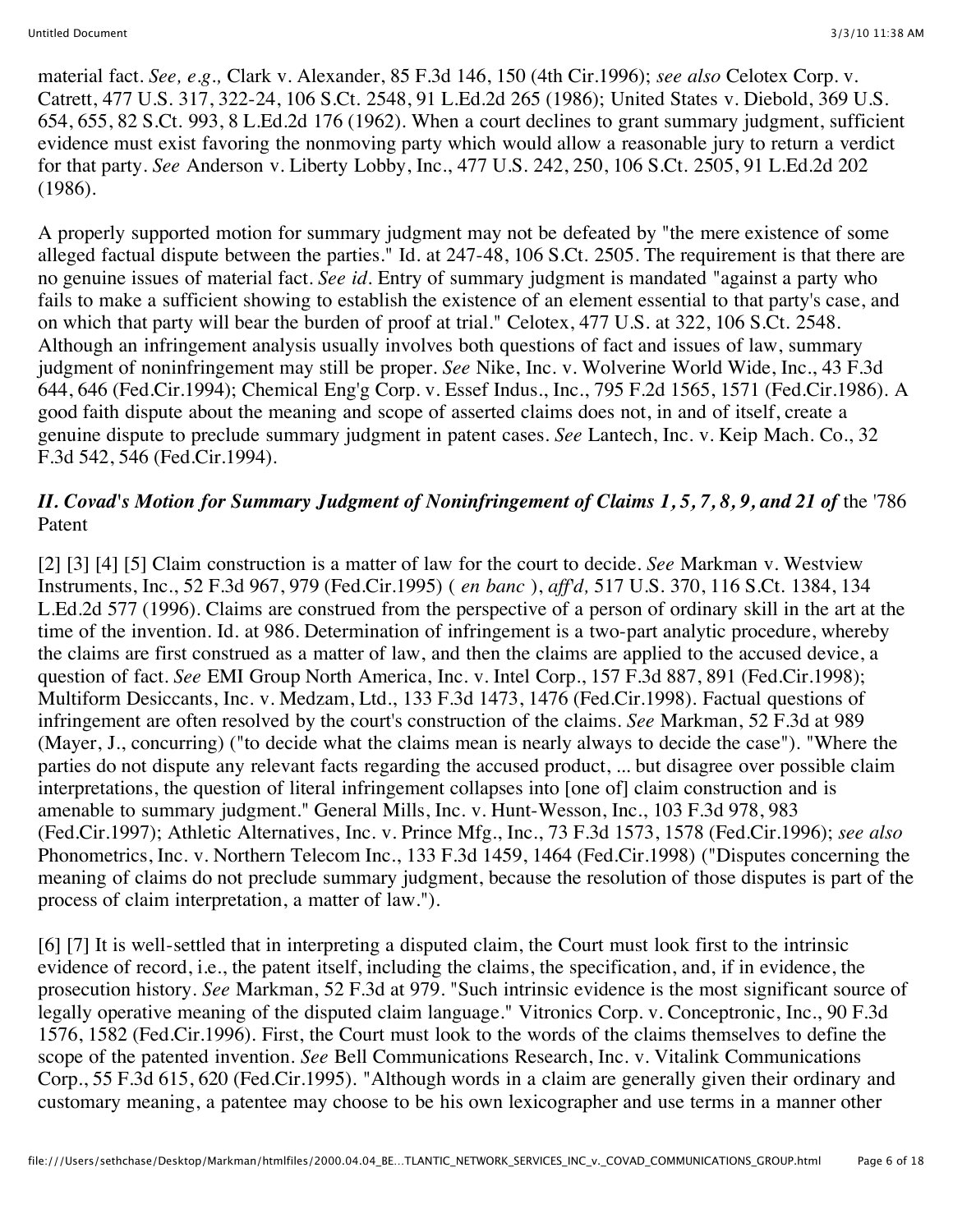than their ordinary meaning ...." Vitronics, 90 F.3d at 1582; *see also* Hormone Research Found., Inc. v. Genentech, Inc., 904 F.2d 1558, 1563 (Fed.Cir.1990) ("It is a well-established axiom in patent law that a patentee is free to be his or her own lexicographer and thus may use terms in a manner contrary to or inconsistent with one or more of their ordinary meanings." (citations omitted)).

Second, the Court must always review the patent specification to determine whether the inventor has used any terms in a manner inconsistent with their ordinary meaning. *See* Vitronics, 90 F.3d at 1582. "The specification acts as a dictionary when it expressly defines terms used in the claims or when it defines terms by implication." Markman, 52 F.3d at 979. The Court of Appeals for the Federal Circuit has repeatedly stated that "[c]laims must be read in view of the specification, of which they are a part." *Id.* The patent specification is a written description of the invention itself which must be clear and complete enough to enable those of ordinary skill in the relevant art to make and use the invention. Therefore, the patent specification is not only highly relevant to claim construction, it is usually dispositive and is referred to as "the single best guide to the meaning of a disputed term." Vitronics, 90 F.3d at 1582.

[8] Third, the Court should also consider the patent's prosecution history, if, as here, it is in evidence. *See* Markman, 52 F.3d at 980. The prosecution history is essentially the complete record of the proceedings before the PTO, and as such, the prosecution history is often of critical significance in claim construction. *See id.* An analysis of the prosecution history may include any express representations made by the applicant regarding the scope of the claims and an examination of any of the prior art cited. *See* Vitronics, 90 F.3d at 1583; Autogiro Co. of America v. United States, 181 Ct.Cl. 55, 384 F.2d 391, 399 (1967). It is appropriate for the Court to consider not only the changes made during prosecution, but also the reason for the changes. *See* Insta-Foam Prods., Inc. v. Universal Foam Sys., Inc., 906 F.2d 698, 703 (Fed.Cir.1990) ("A close examination must be made as to not only what was surrendered, but also the reason for such a surrender."). Prosecution history "limits the interpretation of claim terms so as to exclude any interpretation that was disclaimed during prosecution." Southwall Techs. Inc. v. Cardinal IG Co., 54 F.3d 1570, 1576 (Fed.Cir.1995) (holding that statements made during the prosecution history may commit the applicant to a particular meaning for a patent term, which meaning is then binding in litigation).

[9] In most disputes over claim construction, an analysis of the intrinsic evidence alone will resolve any ambiguities. Reliance on extrinsic evidence FN7 is improper except in circumstances where analysis of the intrinsic evidence leaves the disputed claim term unclear. *See* Bell & Howell Document Mgmt. Prods. Co. v. Altek Sys., 132 F.3d 701, 705-06 (Fed.Cir.1997); Pall Corp. v. Micron Separations, Inc., 66 F.3d 1211, 1216 (Fed.Cir.1995). In Key Pharmaceuticals v. Hercon Laboratories Corp., 161 F.3d 709 (Fed.Cir.1998), the Court of Appeals for the Federal Circuit noted that this "court has made strong cautionary statements on the proper use of extrinsic evidence," and further clarified that "[w]hat is disapproved of is an attempt to use extrinsic evidence to arrive at a claim construction that is clearly at odds with the claim construction mandated by the claims themselves, the written description, and the prosecution history, in other words, with the written record of the patent." Id. at 716. The Court of Appeals for the Federal Circuit aptly observed the rationale behind the exclusive reliance on intrinsic evidence in the absence of any ambiguities, stating that:

FN7. "Extrinsic evidence consists of all evidence external to the patent and prosecution history, including expert and inventor testimony, dictionaries, and learned treatises." Markman, 52 F.3d at 980.

[t]he claims, specification, and file history, rather than extrinsic evidence, constitute the public record of the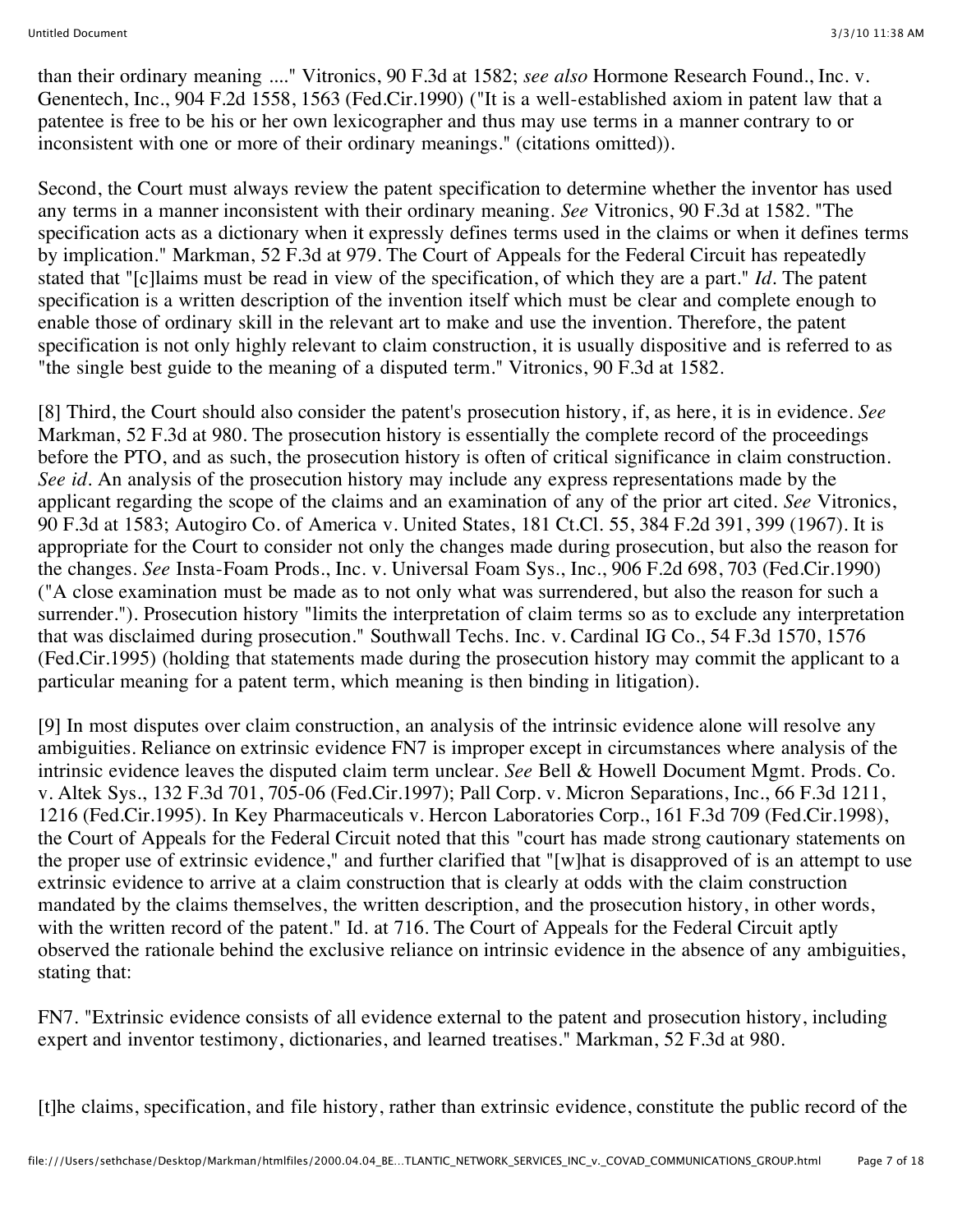patentee's claim, a record on which the public is entitled to rely. In other words, competitors are entitled to review the public record, apply the established rules of claim construction, ascertain the scope of the patentee's claimed invention and, thus, design around the claimed invention.... Allowing the public record to be altered or changed by extrinsic evidence introduced at trial, such as expert testimony, would make this right meaningless.

Vitronics, 90 F.3d at 1583 (citations omitted); *see also* Southwall Tech., Inc. v. Cardinal IG Co., 54 F.3d 1570, 1578 (Fed.Cir.1995) ("A patentee may not proffer an interpretation for the purposes of litigation that would alter the indisputable record consisting of the claims, the specification and the prosecution history, and treat the claims as a 'nose of wax.' ").

[10] Patent specifications often contain what are referred to as "preferred embodiments," which further serve to illustrate the claimed invention. Although the Court of Appeals for the Federal Circuit has held that claims should be read in view of the specification, *see, e.g.,* Vitronics, 90 F.3d at 1582, the court has cautioned against artificially limiting the scope of a claim to the preferred embodiment. *See, e.g.* Intervet America, Inc. v. Kee-Vet Laboratories, Inc., 887 F.2d 1050, 1053 (Fed.Cir.1989) ("interpreting what is meant by a word in a claim 'is not to be confused with adding an extraneous limitation appearing in the specification' "). In Wang Laboratories v. America Online, Inc., 197 F.3d 1377 (Fed.Cir.1999), the Court of Appeals for the Federal Circuit addressed the scope of a court's reliance on "preferred embodiments" as part of the intrinsic evidence. In *Wang,* the plaintiff protested that the court's definition limited the claim to the preferred embodiment. *See id.* at 1382. The Federal Circuit replied:

The usage 'preferred' does not broaden the claims beyond their support in the specification.... The only embodiment described in the [patent] specification is the character-based protocol, and the claims were correctly interpreted as limited thereto.

*Id.* at 1383 (citations omitted); *see also* General Am. Transp. Corp. v. Cryo-Trans, Inc., 93 F.3d 766, 770 (Fed.Cir.1996) ("This is not just the preferred embodiment of the invention; it is the *only* one described." (emphasis in original)); Modine Manufacturing Co. v. United States International Trade Commission, 75 F.3d 1545, 1551 (Fed.Cir.1996)(noting that when the "preferred embodiment" is described as the invention itself, the claims are not entitled to a broader scope than the embodiment); Autogiro, 384 F.2d at 398 ("where the patentee describes an embodiment as being the invention itself and not only one way of utilizing it," this description guides understanding the scope of the claims).

[11] Covad has raised three separate claim construction issues: 1) "plurality of different modes" and "ADSL/AVR(dollars)7D transceiver;" 2) "first" and "second" channels; and 3) "selectively changing transmission rates." To demonstrate that the accused system literally infringes any claim of the '786 patent, Bell Atlantic must establish that Covad's system contains every limitation of the claim. *See* Lemelson v. United States, 752 F.2d 1538, 1551 (Fed.Cir.1985). "It is also well settled that each element of a claim is material and essential," *id.* and "the failure to meet a single limitation is sufficient to negate infringement of the claim." Laitram Corp. v. Rexnord, Inc., 939 F.2d 1533, 1535 (Fed.Cir.1991).

# *A. "Plurality of Different Modes"*

[12] Covad argues that the Court should construe claim 1's transceiver that operates in a "plurality of different modes" and claim 21's "ADSL/AVR" transceiver to be:

a transceiver that operates by dividing available bandwith between two channels in at least two of the following ways, (1) where the first channel is smaller than the second ("conventional ADSL" mode); (2)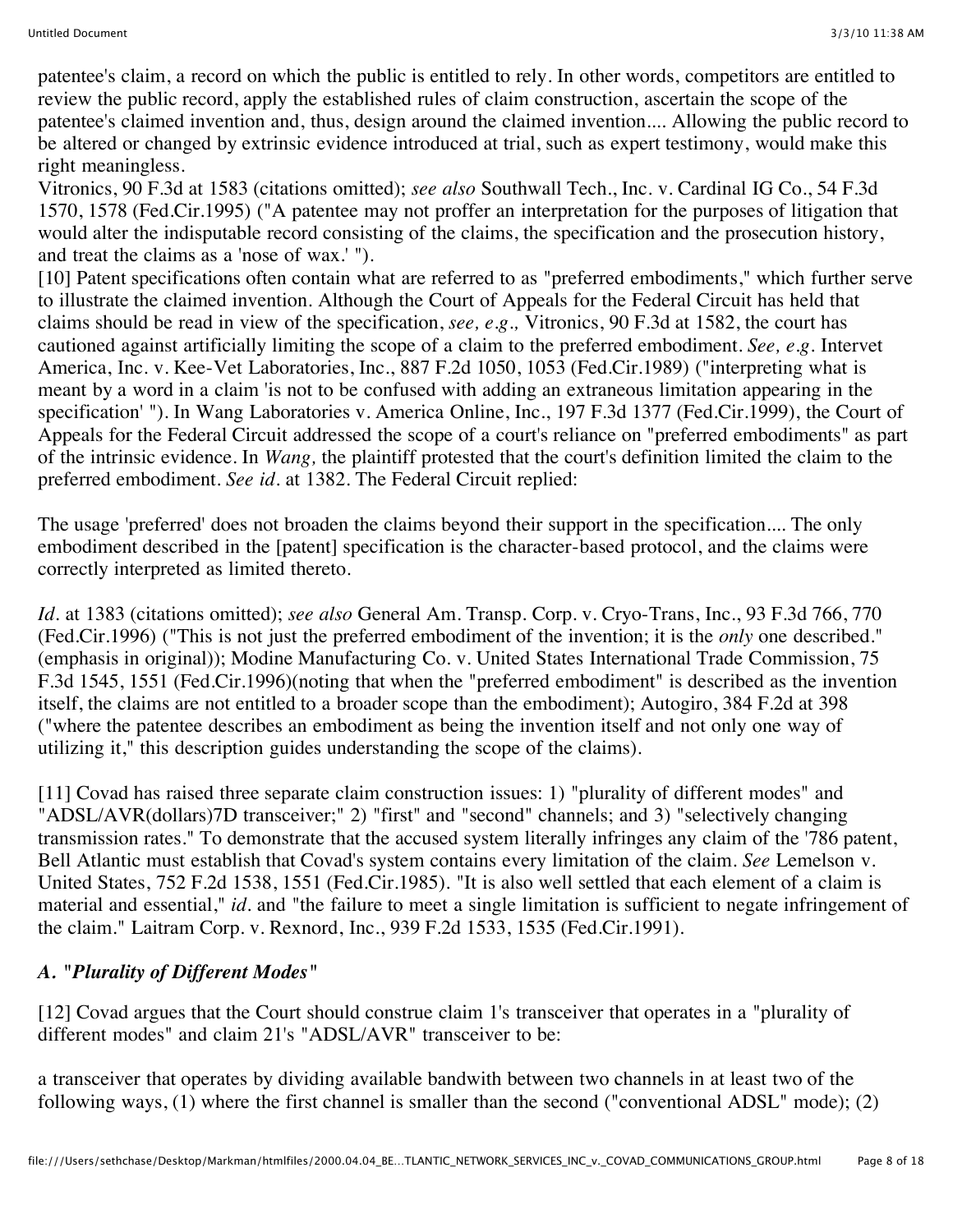where the two channels are of "roughly" equal size ("bi-directional" mode); and (3) where the first channel is larger than the second ("reversible" mode).

Bell Atlantic asserts that neither claim 1 nor claim 21 makes a reference to "bandwith"and argues that the Court should construe the term "mode" as used in claim 1 as "the operational state of the claimed transmission system (when transmitting) as defined by the upstream and downstream transmission rates."

Covad relies exclusively on intrinsic evidence in support of its position. The patent explains that the microprocessor assigned to each unit selects "[t]he transmission bandwith and mode of the ADSL/AVR transceiver." Col. 11, ll. 61-62. In this context, it discusses using filters to ensure that data transmission occurs over the appropriate bandwiths. *See* col. 11, ll. 62-67. The patent discusses three "different modes," which are *the only ones discussed anywhere in the patent,* namely, the "conventional ADSL" mode, the "bidirectional" mode, and the "reversible" mode. The conventional ADSL mode allocates more capacity to the downstream channel than to the upstream channel, as shown in Figure 4 of the patent. *See* col. 12, ll. 3-10; fig. 4 (attached). The bi-directional mode is one in which the transmission capacity is shifted from one channel to the other to provide "roughly equivalent" upstream and downstream channels, as shown in Figure 10 of the patent. *See* col. 12, ll. 11-21; fig. 10 (attached). The reversible mode allocates less capacity to the downstream channel than to the upstream channel, such that the bandwith allocation is the reverse of the conventional ADSL mode. *See* col. 12, ll. 22-30.

The patent specification explains that the bandwith may be allocated between the upstream and downstream channels without making changes to the transceivers:

The encoder/decoder in the digital circuit may controllably transmit and receive over, in effect, the entire range, and use the range in different ways. Conventional ADSL has three different predefined spectrums as described previously. The firmware in the microprocessor/controller can enable the ADSL/AVR transceiver to transmit and receive anywhere in the spectrum ... The range of the spectrum can be set so that it is possible to get more bandwith going upstream and less bandwith going downstream.

\* \* \* \* \* \*

The structure of the chips in the chip set does not need to be changed to vary the mode of the transceiver or the transmission rates. Instead, the transceiver may be given another set of program guides telling it how to reallocate the spectrum.

Col. 13, ll. 12-23, 39-43.

The specification clearly states that this ability to manipulate the bandwith is one of the useful innovations of the '786 patent: "This capability to manipulate the bandwith range opens up possibilities to obtain transmission rates greater than the ... rate typically used in ADSL systems." Col. 13, ll. 24-26.

Throughout the patent specification, the inventors describe only three "different modes": conventional ADSL, bi-directional, and reversible ADSL. *See, e.g.,* col. 12, ll. 3-30; col. 13, ll. 6-12, 47-62; col. 14, ll. 7- 21. As the patent defines different modes as the shifting of bandwith back and forth between two channels,FN8 then there are only three logical possibilities for the different modes: where the downstream has greater capacity than the upstream, where the two channels have equal capacity, and where the downstream has smaller capacity than the upstream.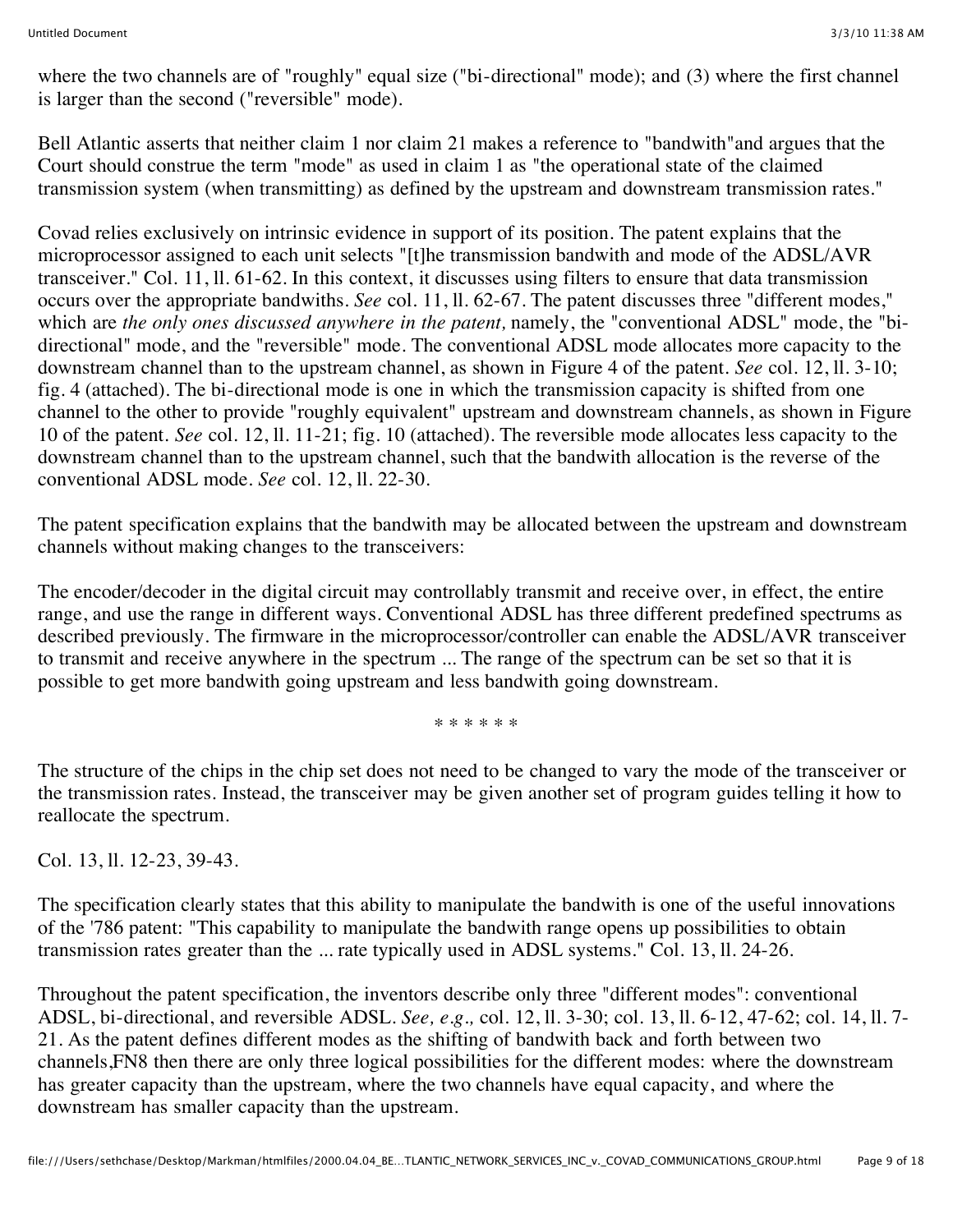FN8. Despite Bell Atlantic's assertion that downstream and upstream flows of information may also be separated by time or through the use of echo cancellation, the '786 patent only refers to the use of frequency separation (manipulation of the available bandwith) as a means to separate flows of information. No reference is made to either time separation or echo cancellation within the language of the patent itself.

The patent abstract further clarifies that an "ADSL/AVR transceiver" must operate in multiple modes, and the abstract only discusses the same three modes:

Asymmetrical digital subscriber line interface units operating at variable rates and in variable modes (ADSL/AVRs) over a local loop offer one-way video-on-demand and other services and carry the necessary signaling between the subscribers and information providers. In an asymmetric mode, the interface units frequency multiplex digital information with voice information to the subscriber and support transmission of a reverse control channel from the subscriber to the central office for transmission back to the information provider. Other modes are supported which permit selective bi-directional and reversible communications as well.

# Abstract.

The patent repeatedly refers to the "ADSL/AVR" transceiver as including multiple modes, and the only three modes discussed are the conventional ADSL mode, the bi-directional mode, and the reversible ADSL mode. *See, e.g.,* col. 4, ll. 20-23; col. 4, ll. 29-32; col. 10, ll. 59-67; col. 11, l. 61-col. 12, l. 2; col. 13, l. 63 col. 14, l. 5; col. 15, ll. 29-35.

The prosecution history also supports Covad's position with regard to the definition of "plurality of different modes" and the "ADSL/AVR" transceiver. The PTO initially rejected the '786 patent claims as obvious over a prior ADSL patent to Arnon. *See* U.S. Patent No. 5,408,260. In Arnon, the bandwith of the ADSL channels does not change once communications are established. Bell Atlantic then amended the claims and argued that the Arnon prior art did not bar the '786 patent claims because Arnon did not shift bandwith from one channel to another as it changed modes. *See* July Amendment, at 14. Bell Atlantic described the Arnon prior art reference as having a single conventional fixed bandwith distribution: "However, with the ADSL unit of Arnon's subscriber loops appear to be [a] conventional ADSL unit having a bandwith distribution of the type illustrated in Applicant's Fig. 4." Id. Bell Atlantic then distinguished this single bandwith distribution structure from the scope of the '786 patent's claims:

This is completely different from the present invention in which the ADSL terminal selectively changes the bandwith for both control [upstream] and data [downstream] channels *in the subscriber loop....* [E]ven though Arnon teaches a fault induced substitution mode in col. 7, lines 26-44, the bandwith or transmission rates in the ADSL loops during the fault mode or during the normal modes remain unchanged.

Id. at 15 (emphasis in original).

Bell Atlantic therefore represented that a conventional bandwith system is "completely different" from the '786 patent system, which "selectively changes the bandwith" of the DSL channels. *See* id.

Bell Atlantic has further stated to the PTO that the '786 claims require that bandwith be reallocated between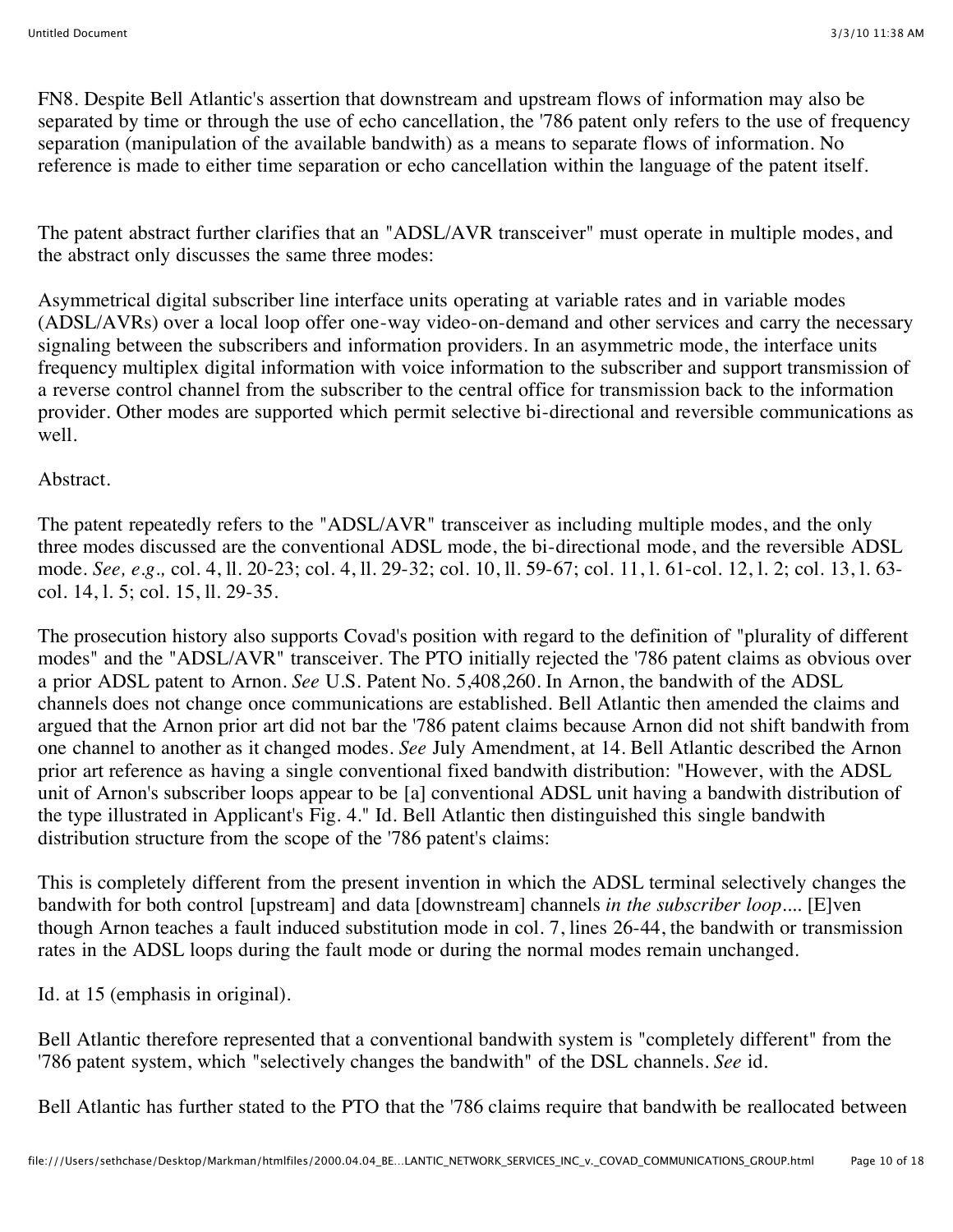#### channels:

The ADSL/AVR's of the present invention are a modification of, and an improvement over, conventional ADSL units such as those shown in Figs. 3 and 6 of the disclosure. Conventional ADSL units multiplex voice and signaling information and other information on the subscriber loop using frequency multiplexing to divide the available loop bandwith into three channels, such as channels 302, 304, and 306 of Fig. 4.... In the present invention, the transmission bandwith of channels 302, 304, and 306 are controlled for various modes using a microprocessor/controller in the ADSL/AVR unit. The exemplary ADSL/AVR embodiment shown in Fig. 7 operates in one of three modes. The first mode is a conventional ADSL mode, as shown in Fig. 4 ... The second mode is a bi-directional transmission mode ... The third mode is a reversible mode ... Hence, an ADSL/AVR unit effectively functions as a variable rate/variable mode modem ...

# Id. at 11-12.

Bell Atlantic added that the "ADSL/AVR" functions "as a variable rate/variable mode modem" operating at the "optimum mode." *See* id. at 13. The prosecution history, as with the language in the patent itself, only refers to three modes, and the only means discussed to change modes is through the reallocation of bandwith.

Bell Atlantic asserts that the term "mode" as used in claim 1 should be construed by the Court as "the operational state of the claimed transmission system (when transmitting) as defined by the upstream and downstream transmission rates." Bell Atlantic relies first on extrinsic evidence in support of this construction. Bell Atlantic cites to two dictionary definitions of the term "mode." The first is "[t]he operational state of a computer or program." *Microsoft Press Computer and Internet Dictionary.* The second is "[a] particular functioning arrangement or condition: STATUS <a spacecraft in reentry~> <a computer operating in parallel~>." *Merriam Webster's Collegiate Dictionary.*

Bell Atlantic challenges Covad's argument that "modes" must differ in "bandwith" and states that the dictionary definitions make sense in the context of the patent. Bell Atlantic argues that Covad is attempting to read language into the claims that was not intended, and Bell Atlantic refers to the initial description of the object of the invention, which states:

[I]t is the broad object of the invention to controllably operate in one of a plurality of different modes and at any one of a plurality of different bit rates so as to provide a single transmission platform which may support a plurality of different services ...

# Col. 2, ll. 48-52.

Bell Atlantic states that while the preferred embodiment addresses the notion of modes and how one changes them, there is no limitation to changing transmission rates by one particular method such as changing bandwiths. Bell Atlantic asserts that Figures 4 and 10 of the patent support Bell Atlantic's construction as these figures serve as mere illustrations of two examples of implementing modes. With regard to the nature of preferred embodiments, the patent states:

Although the present invention has been described and illustrated in detail, it is clearly understood that the same is by way of illustration an example and is not to be taken by way of limitation, the spirit and scope of the present invention being limited only by terms of the appended claims.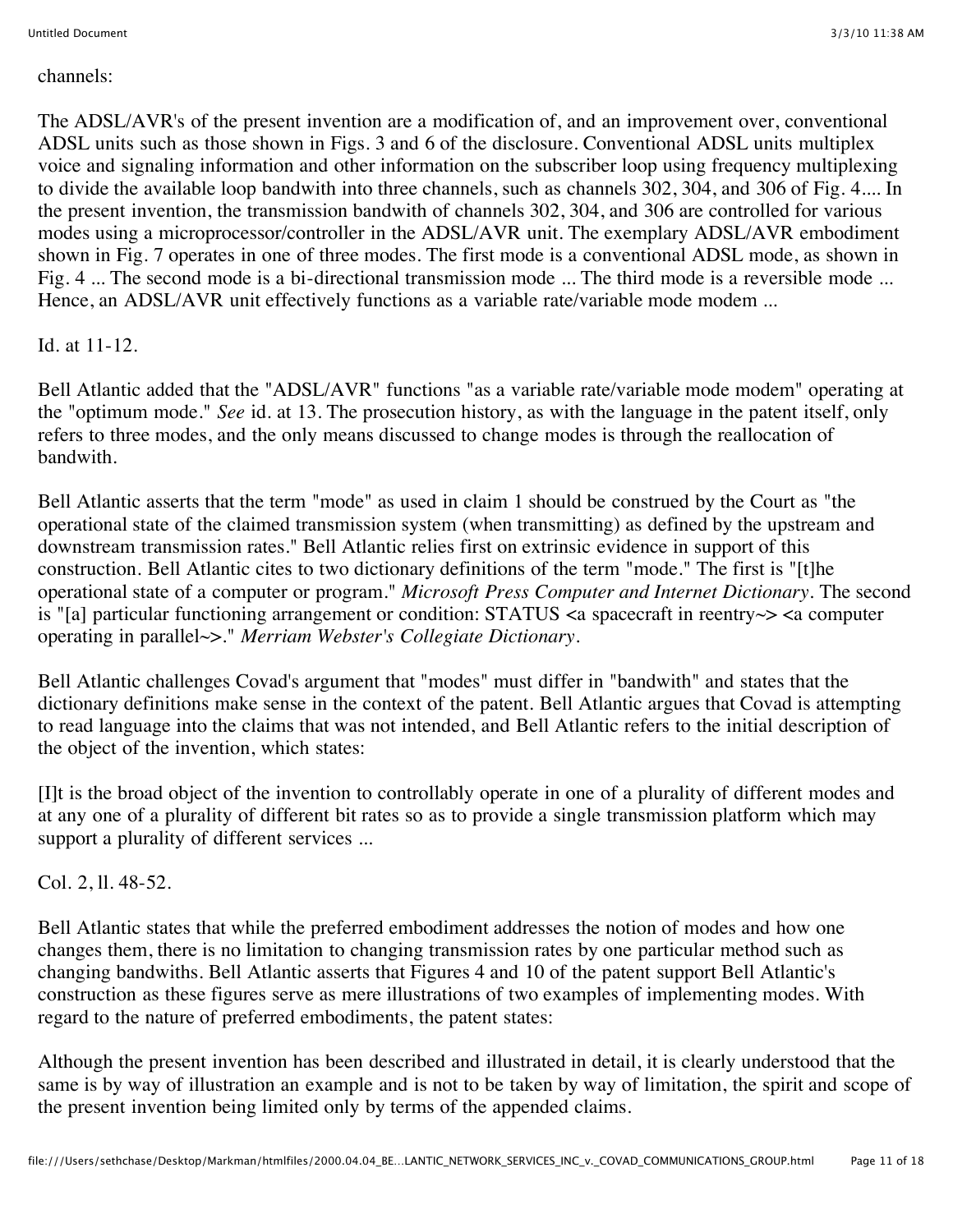Col. 16, l. 66-col. 17, l. 3.

Bell Atlantic argues that additional limitations cannot be imported into a claim from the written description or preferred embodiment. The Court may, however, construe a specifically claimed limitation in light of the specification, which is all the Court does here. *See* Phonometrics, 133 F.3d at 1466. Further, taking guidance from the Court of Appeals for the Federal Circuit in *Wang,* the discussion of the three modes in the preferred embodiment and the means of changing modes by altering bandwith are the *only references* to "modes" in the patent. The Court will not broaden claims 1 and 21 beyond their support in the specification, as the three modes discussed in the patent specification literally occupy the field of possibilities contemplated by the '786 patent. If the Court broadened the claims beyond technology even referred to in the patent itself, the purpose of the patent to inform the public of the scope of the claim would be defeated entirely. FN9 It is the opinion of this Court that Bell Atlantic's arguments are an attempt to abuse the privileges of the patent by extending the "right to exclude" beyond the scope of the patent itself. During the prosecution history, Bell Atlantic was careful to define the scope of the patent claims narrowly in order to distinguish it from prior patents such as Arnon. Once the '786 patent had been awarded, however, Bell Atlantic may not later alter its claim definitions in an effort to define the patent as broadly as possible in order to establish a better litigation position.

FN9. A patent is a fully integrated written instrument. By statute, a patent must provide a written description of the invention "in such full, clear, concise, and exact terms" that will enable one of ordinary skill in the art to make and use it. *See* 35 U.S.C. s. 112. The applicant for a patent is also required to conclude the specification with claims "particularly pointing out and distinctively claiming the subject matter which the applicant regards as his invention." Id. Further, the Court of Appeals for the Federal Circuit in *Markman* emphasized the need to determine the scope of patent: "it is only fair (and statutorily required) that competitors be able to ascertain to a reasonable degree the scope of the patentee's right to exclude." Markman, 52 F.3d at 978; *see also* Merrill v. Yeomans, 94 U.S. 568, 573-74, 24 L.Ed. 235 (1877) ("It seems to us that nothing can be more just and fair, both to the patentee and to the public, than that the former should understand, and correctly describe, just what he has invented, and for what he claims a patent.").

The Court further recognizes that the Court of Appeals for the Federal Circuit has described intrinsic evidence as "the most significant source of the legally operative meaning of claim language." Vitronics, 90 F.3d at 1582. The Court will not, as Bell Atlantic requests, rely on extrinsic evidence in the form of dictionary definitions and expert testimony referring to time separation and echo cancellation, as an analysis of intrinsic evidence alone will resolve any ambiguities in the disputed claim terms. Thus, the Court finds that claim 1's transceiver that operates in a "plurality of different modes" and claim 21's "ADSL/AVR" transceiver mean:

a transceiver that operates by dividing available bandwith between two channels in at least two of the following ways, (1) where the first channel is smaller than the second ("conventional ADSL" mode); (2) where the two channels are of "roughly" equal size ("bi-directional" mode); and (3) where the first channel is larger than the second ("reversible" mode).

# *B. "First" and "Second" Channels*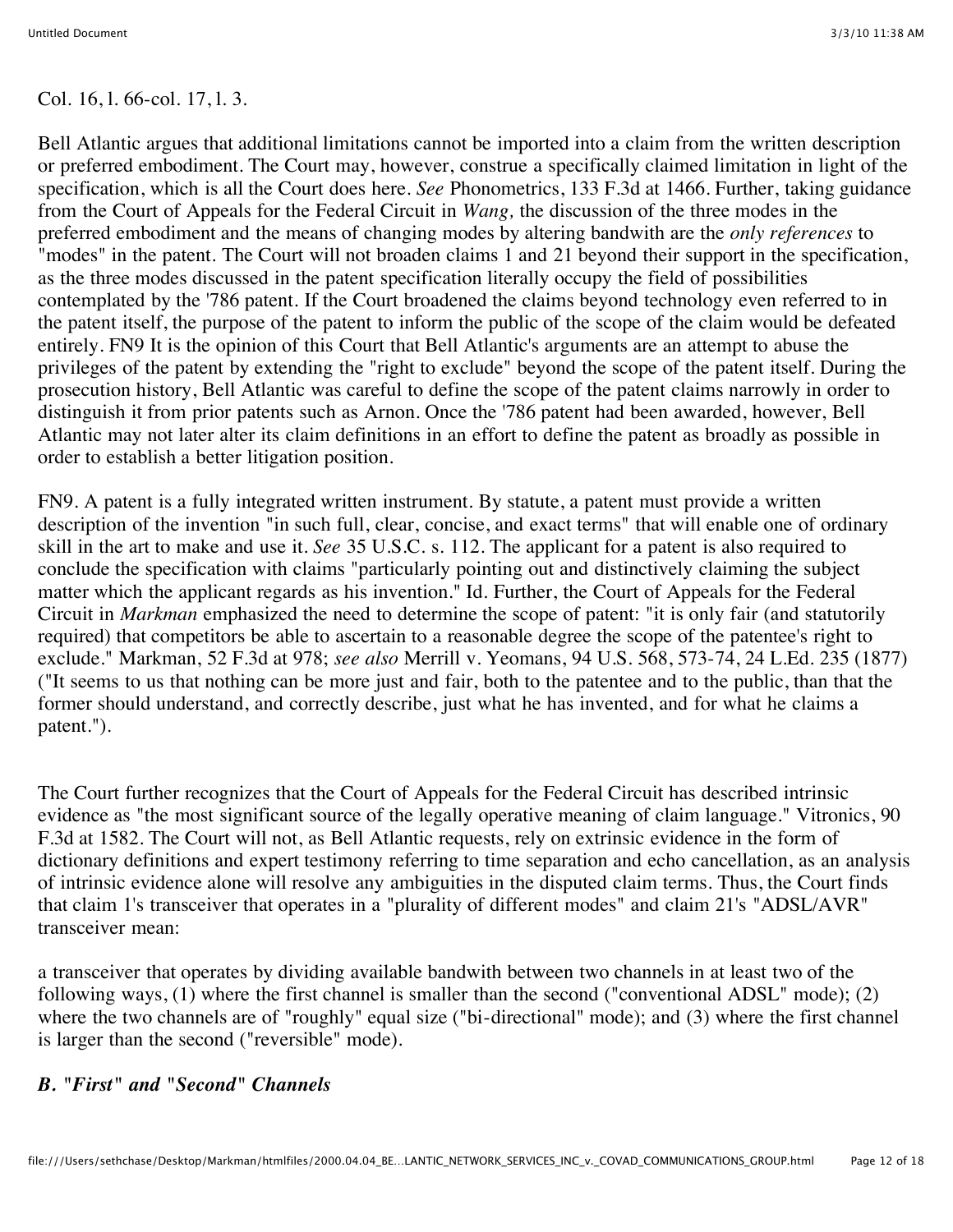[13] Covad asserts that the Court should construe each of the first and second channels of claims 1 and 21 as: "An amount of bandwith isolated for communications that may be either unidirectional or bi-directional." Bell Atlantic argues that the Court should construe each of the first and second channels of claims 1 and 21 as: "A one-way path between communicating entities." Both parties agree that the terms "first" and "second" require that there be two distinct channels and that the meaning of the term "channel" depends on the context in which it is used. The parties also agree that one type of channel contemplated by the '786 patent is the frequency division multiplexed channels shown in Figures 4 and 10 of the '786 patent.FN10

FN10. Frequency division multiplexed channels are regions of the available spectrum reserved for a particular communications task, usually by isolating a range of frequencies using electronic filters.

The '786 patent repeatedly refers to "channels" by the reference numbers 302, 304, 306, 302', 304', and 306'. The patent explains that ADSL transceivers use "frequency multiplexing to divide the available loop bandwith into three channels 302, 304, and 306 (see FIG.4)." *See* col. 8, ll. 20-23. Figures 4 and 10 show that channels 302, 304, 306, 302', 304', and 306' all correspond to "bands of frequencies"-i.e., bandwithsalong the communications spectrum. *See* Figs. 4, 10 (attached). There are numerous references to these frequency channels scattered throughout the specification. *See, e.g.,* col. 8, ll. 15-26; col. 8, ll. 44-65; col. 9, ll. 8-10; col. 12, ll. 17-20.

The '786 patent repeatedly refers to a bi-directional channel in the singular, which would clearly contradict Bell Atlantic's proposed definition of channel as a "a one-way path between communicating entities." In one instance, the patent states that "... the two-way control *channel* may be unacceptably slow ...." Col. 2, ll. 29- 30 (emphasis added). In another instance, the patent refers to "a small ... two-way reverse control *channel* upstream on the ISDN packet data network between the subscriber and the central office." Col. 8, ll. 24-26 (emphasis added). Another reference states that "[t]he frequency channel represented by range 302 in FIG.4 thus establishes a 2-way *channel* used to provide standard POTS service or ISDN (2B+D) service over the ADSL line." Col. 8, ll. 44-46 (emphasis added). The prosecution history also refers to bi-directional channel 302 in the singular. In the July Amendment, Bell Atlantic explained to the PTO that "[t]he bandwith provided by *channel* 302 provides connectivity for conventional telephone services, usually below 4Khz." FN11 July Amendment, at 12 (emphasis added).

FN11. Conventional telephone service is a bi-directional channel previously described as POTS.

Bell Atlantic states that there is no dispute that, even under Covad's proper construction of "channels," the two "channels" called for by claims 1 and 21 are present in the accused ADSL systems. Thus, regardless of how this Court rules on Covad's "channel" construction, the Court must deny Covad's motion of noninfringement as to it's ADSL systems if this Court rejects Covad's other two proposed constructions regarding "mode" and "selectivity."

Bell Atlantic argues that the Court should rely on extrinsic evidence from the *Telecommunications Primer* for the proposed definition of "channel" to be applied: "A one-way path between communicating entities." E. Bryan Carne, *Telecommunications Primer: Data, Voice and Video Communications,* at 35. Bell Atlantic also directs the Court's attention to the definition of "circuit" defined in the text as "the combination of two channels, one in each direction, between communicating entities." Id. Bell Atlantic, therefore, argues that based on extrinsic evidence, a path allowing communication from point A to point B is one channel, and a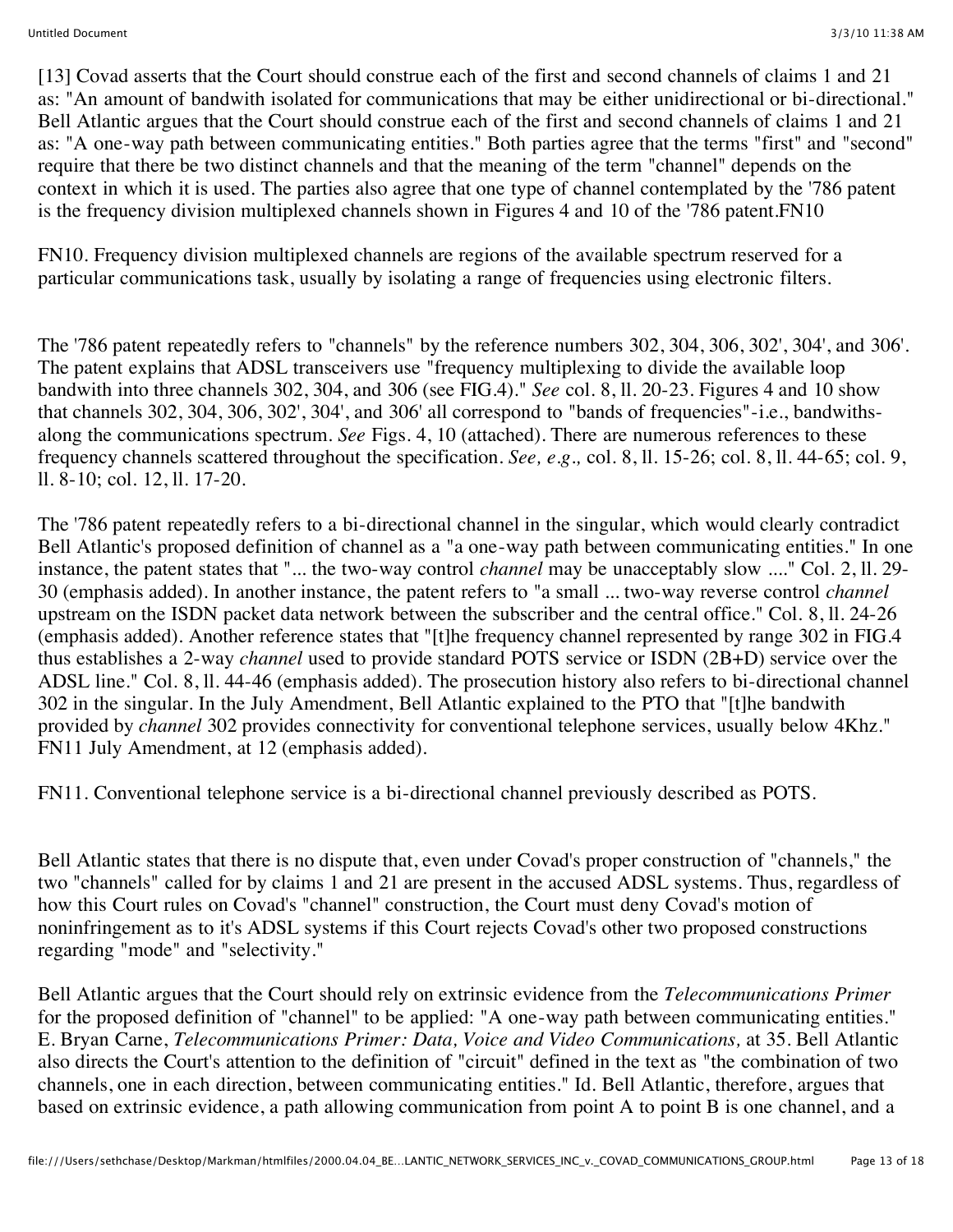path allowing communication from point B to point A is a different channel.FN12

FN12. This same text, however, under a section addressing "frequency-division multiplexing," states that "[a] channel is defined by its center frequency, and its bandwith, or by it's upper- and lower-frequency limits." Id. at 223.

Bell Atlantic states that the patent refers to channels not separated from one another in frequency. The specification notes that, "[a]lternatively, a fractional T1 interface and control software could be used at the subscriber end to provide separate multiplexed carriers or channels of up to 24 DS-O's on a regular trunk." Col. 14, ll. 34-37. The specification also states that "each of the channels can be combined with others in the 1/0 DSC 15 serving the homes or the 1/0 DCS 14 on the LAN end and thereby connected to the LAN over a single T1 link." Col. 8, ll. 6-9. Plaintiff further relies on extrinsic evidence in the form of expert testimony in support of the assertion that there are various ways of implementing multiple channels in a transmission system, such as separating them by frequency, by time, or through the use of echo cancellation. *See* Bell Atlantic's Brief, at 4.

The patent explicitly refers to a two-way or bi-directional channel in the singular, therefore, an analysis of the intrinsic evidence alone will resolve any ambiguities with regard to the reference to the first and second channels of claims 1 and 21. Bell Atlantic's proposed definition of "channel" from *The Telecommunications Primer* is in direct conflict with the language of the patent, as the inventors clearly intended "channel" to encompass both one-way and two-way segments of bandwith. Thus, the Court finds that each of the first and second channels of claims 1 and 21 mean: "An amount of bandwith isolated for communications that may be either unidirectional or bi-directional."

# *C. "Selectively Changing Transmission Rates"*

[14] Covad asserts that the Court should construe "selectively changing said first and second transmission rates" as altering both the first and second data rates from one level to another during a communication session. Bell Atlantic argues that the phrase "during a communication session" is a limitation that should not be read into the claims. The patent explainsthat the transmission rate can "be selected in any one of a number of ways during a transmission session." Col. 13, ll. 63-65; *see also* col. 15, ll. 4-6 ("The ADSL/AVR service can be changed over a range from conventional ADSL to full AVR functionality at any time during a transmission session."). To implement the recited change, "[a] menu may be displayed at the subscriber end which queries for desired parameters such as the ... data rate. The subscriber then selects the desired data rate, or indicates transmission at a variable rate, through software or through selection of buttons on the set top box." Col. 14, ll. 11-16. Alternatively, a selected data rate could be "programmed or controlled so that it is executed upon the performance of some event," such as after a search was completed and a file was ready to be downloaded. *See* col. 14, ll. 39-43, 55-58.

With regard to the prosecution history, claim I initially recited a controller "for selecting the mode in which said first transceiver operates or for controlling said first and second transmission rates." July Amendment, at 3. The PTO rejected the claim over the Arnon patent that disclosed a system that selected either a fault or a normal modes before initiating the communication session. *See* Arnon, at col. 7, ll. 26-44. Bell Atlantic amended the claim to include the "selectively changing" limitation and argued that "[e]ven though Arnon teaches a fault induced substitution mode in col. 7, lines 26-44, the bandwith or transmission rates in the ADSL loops during the fault mode or during the normal modes remains unchanged. Hence it is submitted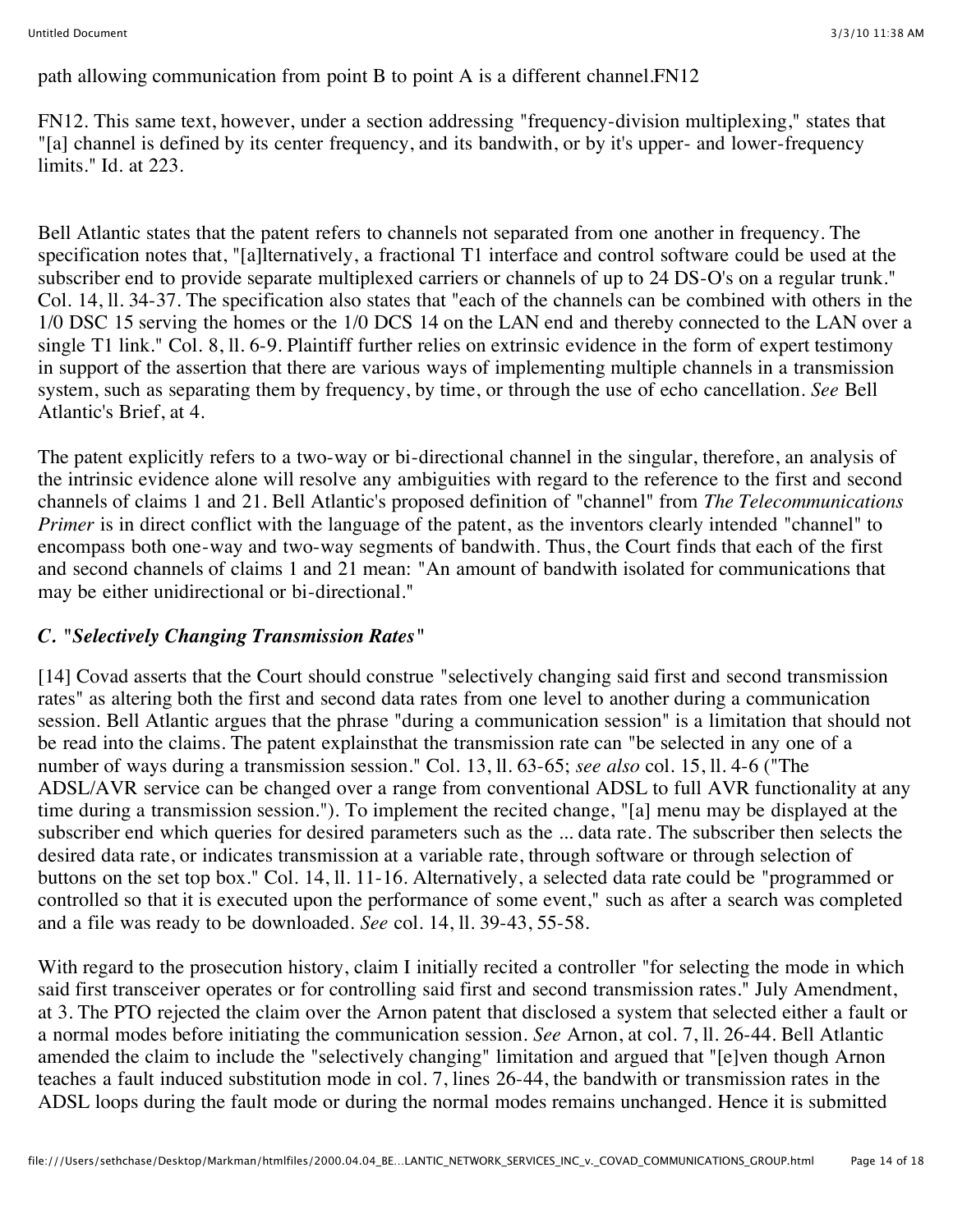that Arnon fails to show, teach, or suggest selectively changing the first and second transmission rates in the subscriber loop." July Amendment, at 15. Covad notes further that one of Bell Atlantic's press releases, issued to announce the grant of the '786 patent refers to the invention's ability to "change the rate of a DSL transmission 'on the fly.' " Bell Atlantic Press Release (December 14, 1998).

With regard to this disputed claim construction, Bell Atlantic first looks to the language of the patent itself to support it's position that Covad's proposed construction attempts to read language into the claim that was not contemplated by the inventors. The patent states the following:

When a request for a change in modes (e.g., from ADSL to bi-directional) is received during or prior to a communication session, a negotiation is made between the two ADSL/AVR boxes so that they are operating in a compatible mode within a short period of time.

\* \* \* \* \* \*

The changes in the mode and rate for the channel can be accomplished by the ADSL/AVR interface in the subscriber's premises. Any intra-session change should be accomplished within 10 seconds and, preferably, within two seconds so that the subscriber does not experience a long delay between mode or rate changes.

\* \* \* \* \* \*

In addition to direct subscriber selection or control of modes during a communication session mentioned above, the selection of modes may also be made indirectly, programmed or otherwise controlled so that it is executed upon the performance of some event.

Col. 14, ll. 7-11, 22-27, 39-43.

In the alternative, the patent states that "the subscriber could instruct the LAN or file server to utilize a command file to change the mode and download the file or information upon the occurrence of some detectable event or at a designated time." Col. 14, ll. 59-62. In addition, the patent states that:

The use of a common hardware platform and programmable firmware also provides advantages in initial manufacturing and cost, and in product enhancement, upgrade costs, and time to market. For example, a subscriber could receive a fractional T1 service at 384 Kbps using the ADSL/AVR system and then upgrade the capability of the service to higher data rates in the future using a network management system without altering the hardware.

Col. 11, ll. 53-60.

Bell Atlantic states that receiving a 384 Kbps service *now,* and upgrading the service to higher data rates *in the future,* is a contemplated advantage of this "common hardware platform."

Covad is attempting to read limitations into the claims that were not contemplated by the inventors. The Court will not limit the claims in such a way, where the meaning of the claim terms are clear. The patent in several instances refers to changing transmission rates at some time in the future, thus no temporal limitation will be read into the claims. Thus, the Court finds that "selectively changing" the first and second transmission rates in claims 1 and 21 means that a change is chosen and occurs, although it need not occur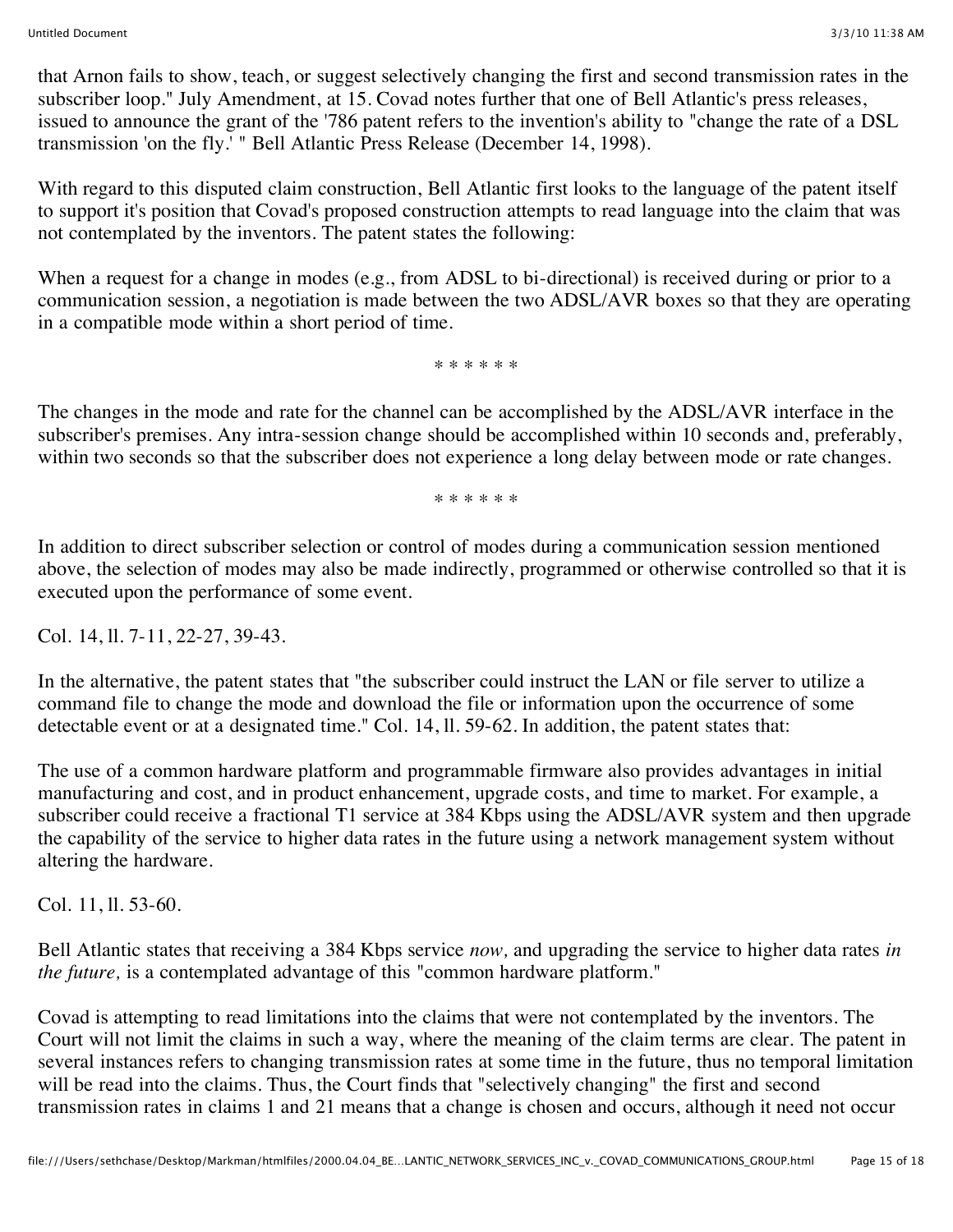during a communication session.

# *D. Doctrine of Equivalents*

[15] Even if the accused device differs enough from an asserted claim to preclude a finding of literal infringement, that device may still infringe under the doctrine of equivalents if there is "equivalence between those elements of the accused product and the claimed limitations of the patented invention that are not literally infringed." Zelinski v. Brunswick Corp., 185 F.3d 1311, 1316 (Fed.Cir.1999) (citing Warner-Jenkinson Co., Inc. v. Hilton Davis Chem. Co., 520 U.S. 17, 21, 117 S.Ct. 1040, 137 L.Ed.2d 146 (1997)). Infringement occurs under the doctrine of equivalents if the difference between the particular element and the claim limitation are "insubstantial." *See id.* A test to determine "insubstantiality" is whether "the element performs substantially the same function in substantially the same way to obtain substantially the same result as the claim limitation." *See* id. at 1316-17 (citing Graver Tank & Mfg. Co. v. Linde Air Prods. Co., 339 U.S. 605, 608, 70 S.Ct. 854, 94 L.Ed. 1097 (1950)).

[16] Bell Atlantic has asserted only one issue under the doctrine of equivalents in this case. Bell Atlantic asserts that the single bi-directional channel used by Covad's SDSL linecards is the equivalent of two unidirectional channels required by the claims. The differences between the two distinct channels of claims 1 and 21 and the bi-directional channel of Covad's SDSL linecard are substantial. Covad's single channel utilizes echo cancellation techniques to allow two-way communications, which differs substantially from two separate unidirectional channels. Further, a bi-directional channel has a single rate, as the upstream transmission rate is not controlled independently of the downstream transmission rate. Two unidirectional channels, however, may have different transmission rates which may be controlled independently. As such, Covad's SDSL transceivers perform substantially different functions in a substantially different way to achieve substantially different results. Therefore, Covad's SDSL system does not infringe the '786 patent under the doctrine of equivalents.

#### *E. Claim Construction and Covad's Motion for Summary Judgment of Noninfringement*

[17] [18] In order for there to be infringement, each and every limitation set forth in a patent claim must be found in the accused device, either literally or under the doctrine of equivalents. *See* Lemelson v. United States, 752 F.2d 1538, 1551 (Fed.Cir.1985). In light of the Court's construction of the disputed claims, the Court **FINDS** that Covad's DSL system, including both ADSL and SDSL linecards, does not infringe the '786 patent, as each of the limitations set forth in claims 1 and 21 are not found in the accused device. Covad's motion for summary judgment of noninfringement of claims 1, 5, 7, 8, 9, and 21 of the '786 patent is **GRANTED.**

# *III. Bell Atlantic's Motion for Summary Judgment on Covad's Seventh (Estoppel) and Ninth (Implied License) Affirmative Defenses*

Bell Atlantic's motion for summary judgment on Covad's seventh (estoppel) and ninth (implied license) affirmative defenses is moot in light of the Court's ruling on Covad's motion for summary judgment of noninfringement. Accordingly, this motion need not be addressed by the Court.

# *IV. Bell Atlantic's Motion for Summary Judgment on Covad's Fifth (Patent Misuse) Affirmative Defense*

Bell Atlantic's motion for summary judgment on Covad's fifth (patent misuse) affirmative defense is moot in light of the Court's ruling on Covad's motion for summary judgment of noninfringement. Accordingly, this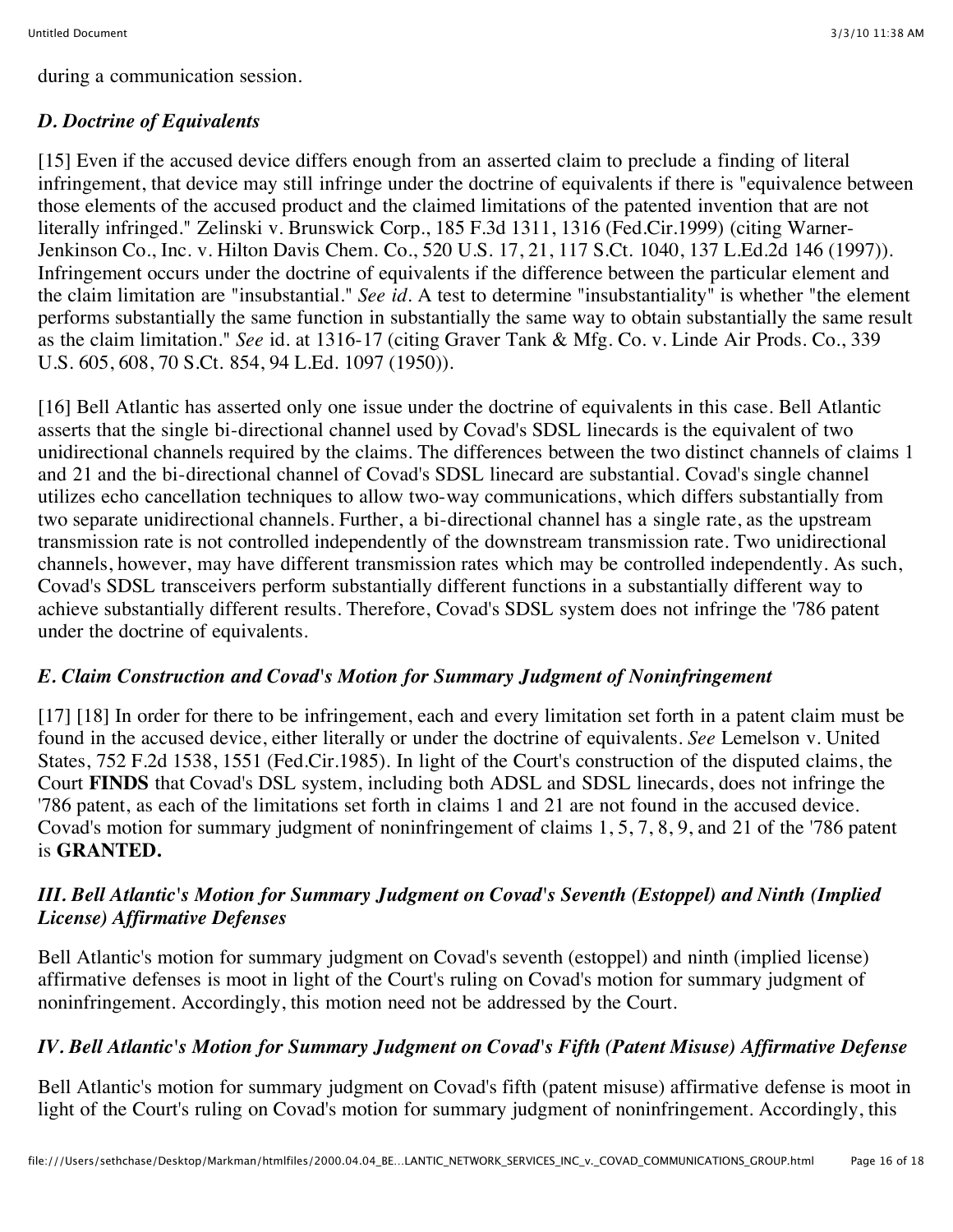motion need not be addressed by the Court.

# *V. Bell Atlantic's Motion for Summary Judgment on Covad's Eighth (Telecommunications Act) Affirmative Defense*

Bell Atlantic's motion for summary judgment on Covad's eighth (Telecommunications Act) affirmative defense is moot in light of the Court's ruling on Covad's motion for summary judgment of noninfringement. Accordingly, this motion need not be addressed by the Court.

# *VI. Covad's Motion for Summary Judgment on its Eighth (Telecommunications Act) Affirmative Defense*

Covad's motion for summary judgment on its eighth (Telecommunications Act) affirmative defense is moot in light of the Court's ruling on Covad's motion for summary judgment of noninfringement. Accordingly, this motion need not be addressed by the Court.

#### *VII. Bell Atlantic's Motion for Leave to File a Supplemental Memorandum Establishing that Covad's Own Experts Reject and Contradict Covad's Key Noninfringement Argument*

Bell Atlantic's motion for leave to file a supplemental memorandum was not filed until February 25, 2000, two weeks after the Court conducted a hearing on the pending motions for summary judgment and one week after the Court informed the parties as a courtesy via facsimile of its decision to grant Covad's motion for summary judgment of noninfringement. Rule 56(e) of the Federal Rules of Civil Procedure requires Bell Atlantic to timely present its arguments and evidence in opposition to Covad's motion for summary judgment. *See* Fed.R.Civ.P. 56(e); *see also* Cray Communications, Inc. v. Novatel Computer Sys., Inc., 33 F.3d 390, 392-96 (4th Cir.1994) (affirming district court's denial of motion to "supplement" record). Therefore, Bell Atlantic's motion for leave to file a supplemental memorandum establishing that Covad's own experts reject and contradict Covad's key noninfringement argument is DENIED as it was not timely filed and it addresses extrinsic evidence FN13 which the Court is not even considering in ruling on the motion for summary judgment of noninfringement.

FN13. The Court again notes that the Court of Appeals for the Federal Circuit has stated that "[p]atents should be interpreted on the basis of their intrinsic record, not on the testimony of such after-the-fact 'experts' that played no part in the creation and prosecution of the patent." Bell & Howell, 132 F.3d at 706.

#### *Conclusion*

For the reasons stated above, claim 1's transceiver that operates in a "plurality of different modes" and claim 21's "ADSL/AVR" transceiver are construed as:

a transceiver that operates by dividing available bandwith between two channels in at least two of the following ways, (1) where the first channel is smaller than the second ("conventional ADSL" mode); (2) where the two channels are of "roughly" equal size ("bi-directional" mode); and (3) where the first channel is larger than the second ("reversible" mode).

Each of the first and second channels of claims 1 and 21 are construed as "an amount of bandwith isolated for communications that may be either unidirectional or bi-directional." The term "selectively changing" in claims 1 and 21 is not construed to include the restriction of changing "during a communication session,"